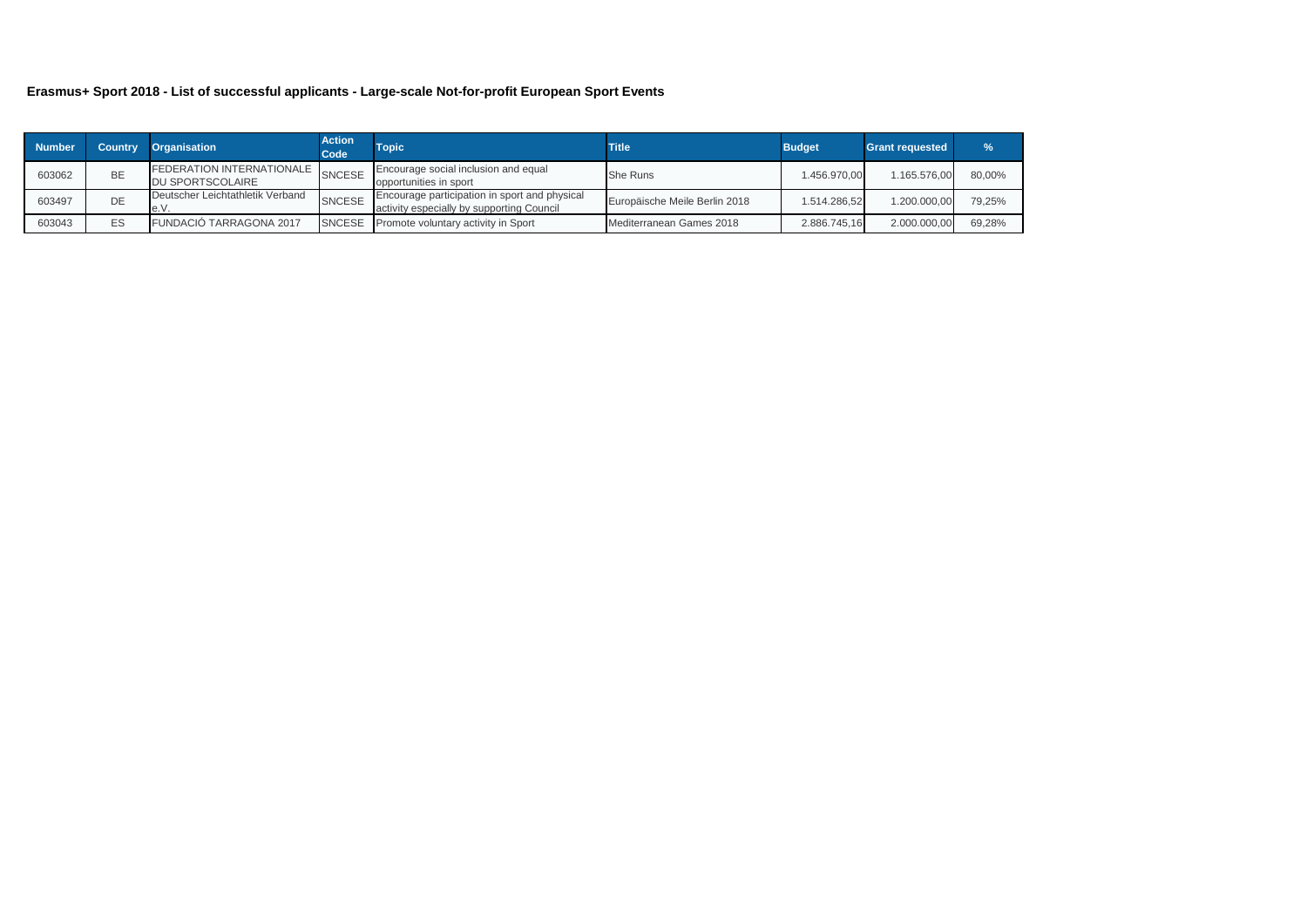|   | <b>Project</b> | <b>Country</b> | <b>Organisation</b>                 | <b>Title</b>                                                          | <b>Code</b> | <b>Topic</b>                                   | <b>Grant</b>     | $\frac{9}{6}$ |
|---|----------------|----------------|-------------------------------------|-----------------------------------------------------------------------|-------------|------------------------------------------------|------------------|---------------|
|   | <b>Number</b>  |                |                                     |                                                                       |             |                                                | <b>Requested</b> |               |
|   |                |                |                                     |                                                                       |             | Encourage participation in sport and physical  |                  |               |
|   |                |                |                                     |                                                                       |             | activity especially by supporting Council      |                  |               |
|   |                |                | FONDATSIA SOFIA EVROPEISKA          |                                                                       | European    | Recommendation on HEPA and EU Physical         |                  |               |
|   | 602997         | <b>BG</b>      | <b>STOLITSA NA SPORTA</b>           | <b>URBAN ZONE</b>                                                     | Events      | <b>Activity Guidelines</b>                     | 467.980,00       | 80,00%        |
|   |                |                |                                     |                                                                       | European    | Encourage social inclusion and equal           |                  |               |
|   | 603145         | <b>DE</b>      | STREETFOOTBALLWORLD GGMBH           | streetfootballworld Festival 19                                       | Events      | opportunities in sport                         | 251.775,00       | 80,00%        |
|   |                |                |                                     |                                                                       | European    | Encourage social inclusion and equal           |                  |               |
| 3 | 603343         | <b>DK</b>      | <b>EIR ORG</b>                      | Global Goals World Cup Europe                                         | Events      | opportunities in sport                         | 380.794,00       | 80,00%        |
|   |                |                |                                     |                                                                       |             | Encourage participation in sport and physical  |                  |               |
|   |                |                | INTERNATIONAL SPORT AND             |                                                                       | European    | activity especially by supporting the European |                  |               |
|   | 603339         | <b>DK</b>      | <b>CULTURE ASSOCIATION</b>          | Open Streets Day 2019                                                 | Events      | Week of Sport                                  | 300.000,00       | 80,00%        |
|   |                |                |                                     |                                                                       |             | Encourage participation in sport and physical  |                  |               |
|   |                |                |                                     | European School Sport Day - Together for Healthy                      | European    | activity especially by supporting the European |                  |               |
|   | 603416         | HU             | <b>MAGYAR DIAKSPORT SZOVETSEG</b>   | Lifestyle                                                             | Events      | Week of Sport                                  | 239.401,60       | 80,00%        |
|   |                |                |                                     |                                                                       | European    | Encourage social inclusion and equal           |                  |               |
|   | 603194         | IE             |                                     | SO EUROPE EURASIA FOUNDATION Getting Every Girl On The Football Pitch | Events      | opportunities in sport                         | 300.000,00       | 80,00%        |
|   |                |                |                                     |                                                                       | European    | Encourage social inclusion and equal           |                  |               |
|   | 603126         | IT.            | <b>COMUNE DI ANCONA</b>             | Adriatic IoNIan GaMes For Social InclUSion                            | Events      | opportunities in sport                         | 495.000,00       | 80,00%        |
|   |                |                |                                     |                                                                       | European    | Encourage social inclusion and equal           |                  |               |
|   | 603300         | IT.            | <b>BEACH GOLF SPORT ASSOCIATION</b> | ANTI-BULLYING BEACH GOLF EUROPEAN CONTEST                             | Events      | opportunities in sport                         | 489.293,19       | 80,00%        |
|   |                |                |                                     |                                                                       |             |                                                |                  |               |

# **E+ Sport 2018 - List of successful applicants - Not-for-profit European Sport Events**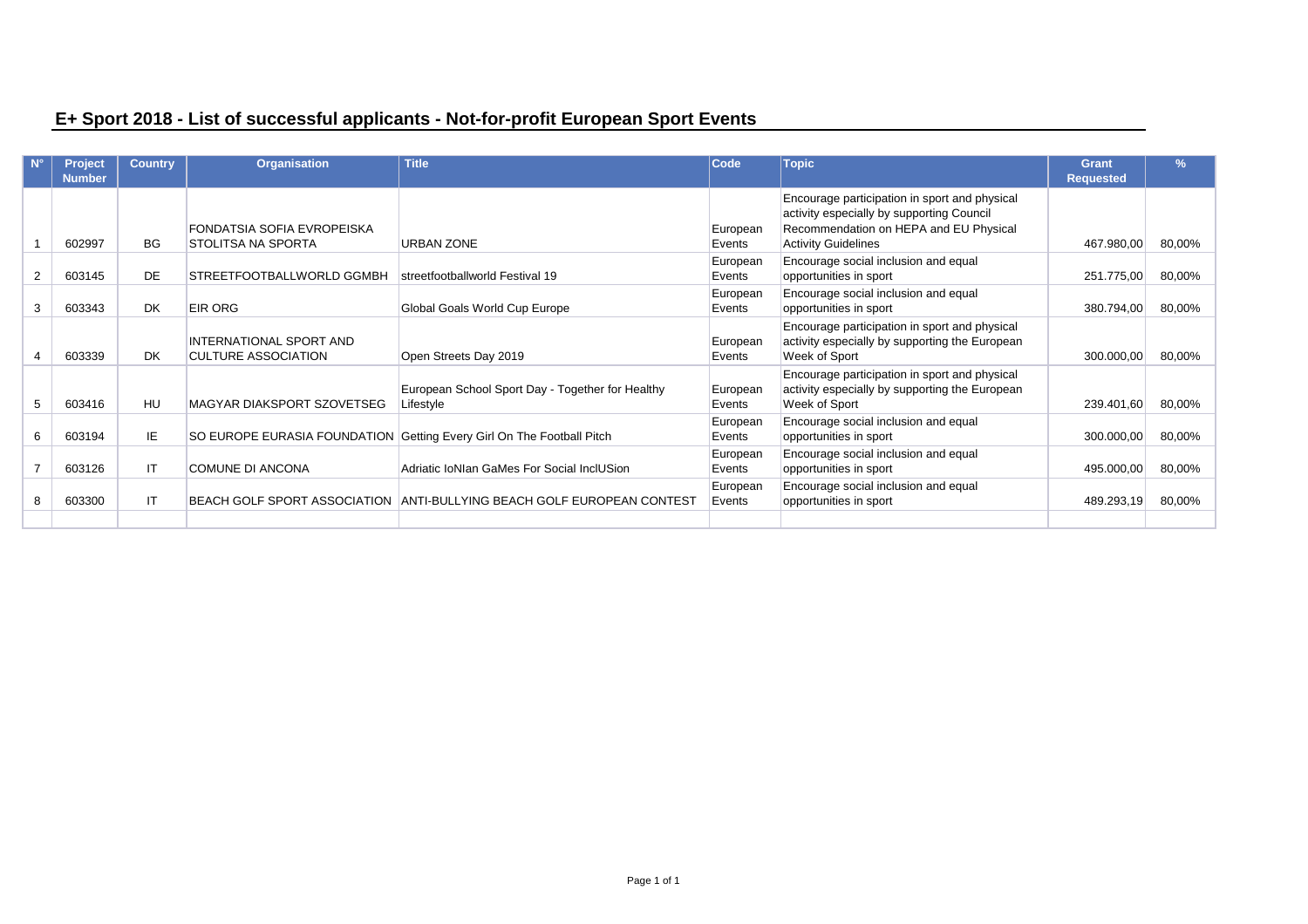## **E+ Sport 2018 - List of successful applicants - Small Collaborative partnerships**

|                | Project<br><b>Number</b> | <b>Country</b> | Organisation                                                                                 | <b>Title</b>                                                                     | <b>Code</b>                            | <b>Topic</b>                                                                                                                     | <b>Grant Requested</b> |
|----------------|--------------------------|----------------|----------------------------------------------------------------------------------------------|----------------------------------------------------------------------------------|----------------------------------------|----------------------------------------------------------------------------------------------------------------------------------|------------------------|
| -1             | 603319                   | AT             | <b>WORKERS AND AMATEURS IN SPORTS</b><br><b>CONFEDERATION</b>                                | Preparatory works for Youth Academy of Grassroots<br>Sport                       | Small<br>collaborative<br>partnerships | Promote education in and through sport with<br>special focus on skills development                                               | 60.000,00              |
| 2              | 603463                   | AT             | SKIHANDELSSCHULE SCHLADMING                                                                  | Happy and Healthy at Sport                                                       | Small<br>collaborative<br>partnerships | Protect athletes, especially the youngest,<br>from health and safety hazards by improving<br>training and competition conditions | 60.000,00              |
| 3              | 602953                   | <b>BE</b>      | EUROPEAN HOCKEY FEDERATION                                                                   | Mobilising volunteers through good governance                                    | Small<br>collaborative<br>partnerships | Support the mobility of volunteers, coaches,<br>managers and staff of non-profit sport<br>organisations                          | 60.000,00              |
| $\overline{4}$ | 603439                   | <b>BG</b>      | SDRUZHENIE BADMINTON CLUB VIAS                                                               | Sport for support                                                                | Small<br>collaborative<br>partnerships | Promote education in and through sport with<br>special focus on skills development                                               | 60.000,00              |
| 5              | 603172                   | <b>BG</b>      | RHYTHMIC GYMNASTICS CLUB LEVSKI                                                              | Rhythmic inclusion and social gymnastics                                         | Small<br>collaborative<br>partnerships | Encourage social inclusion and equal<br>opportunities in sport                                                                   | 60.000,00              |
| 6              | 603063                   | <b>BG</b>      | SPORT CLUB DRAG ASSOCIATION                                                                  | Biking Innovation and Knowledge for Everyone                                     | Small<br>collaborative<br>partnerships | Support the mobility of volunteers, coaches,<br>managers and staff of non-profit sport<br>organisations                          | 57.425,00              |
| $\overline{7}$ | 603016                   | <b>BG</b>      | SDRUZHENIE "TSENTRALEN POLITSEJSKI<br><b>TAEKWON-DO CLUB"</b>                                | Taekwondo for the Mind: Get a Black Belt in Values                               | Small<br>collaborative<br>partnerships | Promote education in and through sport with<br>special focus on skills development                                               | 59.780,00              |
| 8              | 602960                   | <b>BG</b>      | ASOCIACIA ZA RAZVITIE NA<br><b>BULGARSKIASPORT</b>                                           | Back2Track                                                                       | Small<br>collaborative<br>partnerships | Promote education in and through sport with<br>special focus on skills development                                               | 60.000,00              |
| 9              | 603302                   | BG             | NGO MY WORLD ASSOCIATION                                                                     | Dual Career Young Promoter                                                       | Small<br>collaborative<br>partnerships | Promote education in and through sport with<br>special focus on skills development                                               | 59.960,00              |
| 10             | 603238                   | <b>BG</b>      | <b>BULGARIAN BADMINTON FEDRATION</b>                                                         | It is all about the game                                                         | Small<br>collaborative<br>partnerships | Promote education in and through sport with<br>special focus on skills development                                               | 60.000,00              |
| 11             | 603031                   | <b>BG</b>      | THE FEDERATION OF ADAPTED PHYSICAL<br>ACTIVITY ON THE BALKANS AND BLACK SEA<br><b>REGION</b> | Grow up with sport activities-social and equal<br>opportunities                  | Small<br>collaborative<br>partnerships | Encourage social inclusion and equal<br>opportunities in sport                                                                   | 55.825,00              |
| 12             | 603545                   | CZ             | <b>NADACNI FOND EMIL</b>                                                                     | Sport never ends                                                                 | Small<br>collaborative<br>partnerships | Encourage social inclusion and equal<br>opportunities in sport                                                                   | 60.000,00              |
| 13             | 602948                   | CZ.            | <b>CESKY SVAZ POZEMNIHO HOKEJE</b>                                                           | Best Practise Sharing of Innovative and Disruptive Field<br><b>Hockey Skills</b> | Small<br>collaborative<br>partnerships | Promote education in and through sport with<br>special focus on skills development                                               | 58.387.00              |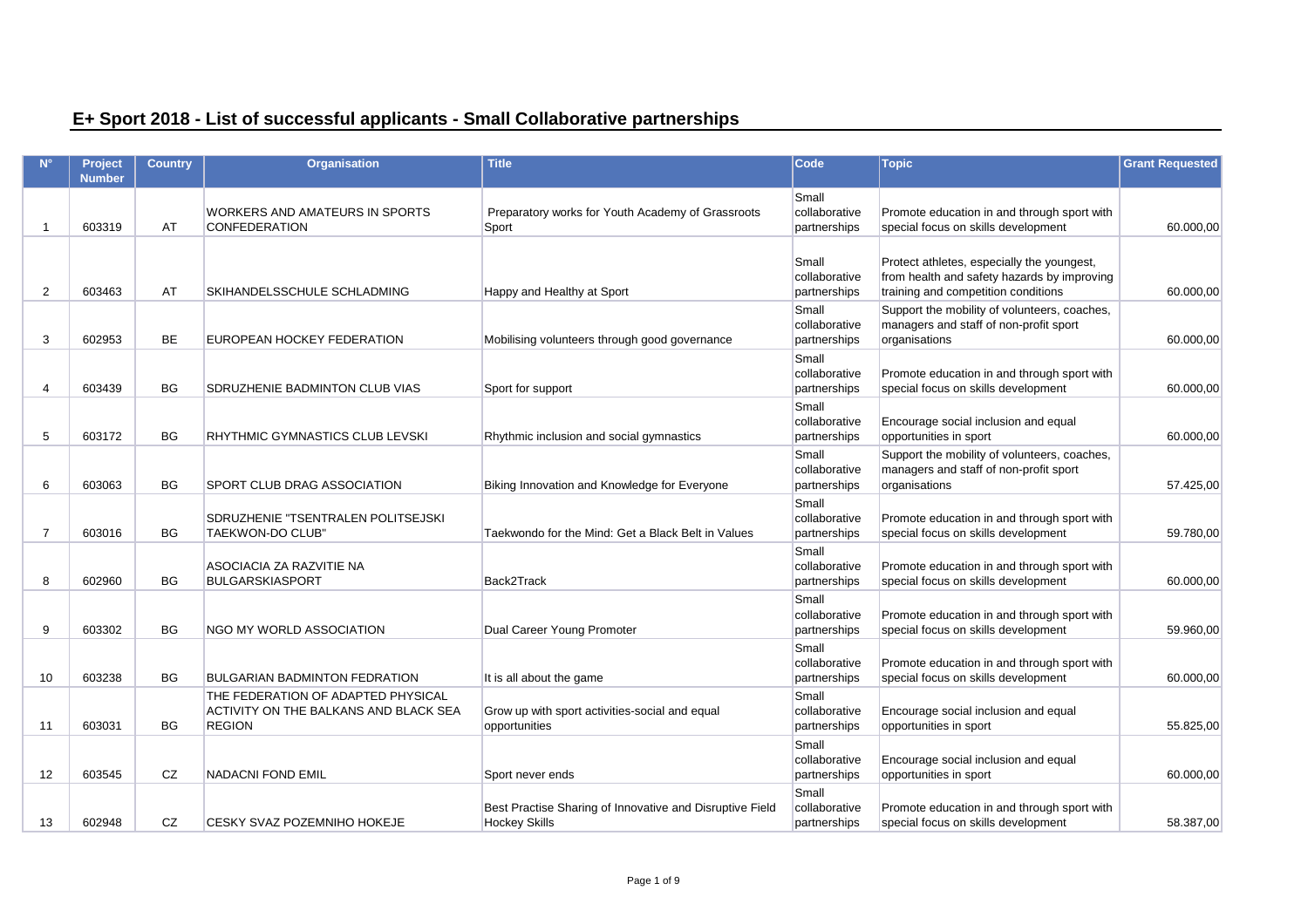| $N^{\circ}$ | Project<br><b>Number</b> | <b>Country</b> | <b>Organisation</b>                                               | <b>Title</b>                                                                                                        | <b>Code</b>                            | <b>Topic</b>                                                                                                                     | <b>Grant Requested</b> |
|-------------|--------------------------|----------------|-------------------------------------------------------------------|---------------------------------------------------------------------------------------------------------------------|----------------------------------------|----------------------------------------------------------------------------------------------------------------------------------|------------------------|
| 14          | 603427                   | DE             | MOVIGO SPORT E.V.                                                 | SHOUT 'N SHARE: AWARENESS RAISING FOR YOUTH Collaborative<br><b>PARASPORTS</b>                                      | Small<br>partnerships                  | Encourage social inclusion and equal<br>opportunities in sport                                                                   | 59.800,00              |
| 15          | 603462                   | DE             | FOOTBALL SUPPORTERS EUROPE EV (FSE)                               | OUT! - Fighting homophobia and empowering LGBT+<br>stakeholders in football                                         | Small<br>collaborative<br>partnerships | Encourage social inclusion and equal<br>opportunities in sport                                                                   | 47.450,00              |
| 16          | 603213                   | <b>DE</b>      | DEUTSCHER OLYMPISCHER SPORTBUND<br>(DOSB)                         | Sport for Europe: strengthening European values through<br>sports values                                            | Small<br>collaborative<br>partnerships | Encourage social inclusion and equal<br>opportunities in sport                                                                   | 60.000,00              |
| 17          | 603347                   | <b>DK</b>      | <b>FITFORKIDS</b>                                                 | <b>FitForKids EU</b>                                                                                                | Small<br>collaborative<br>partnerships | Encourage social inclusion and equal<br>opportunities in sport                                                                   | 53.860,00              |
| 18          | 603478                   | <b>EL</b>      | PYTHIA SOCIAL COOPERATIVE ENTERPRISE                              | SAND GAMES for social inclusion                                                                                     | Small<br>collaborative<br>partnerships | Encourage social inclusion and equal<br>opportunities in sport                                                                   | 58.110,00              |
| 19          | 603309                   | EL             | OLYMPIACOS SYNDESMOS FILATHLON PIREOS My Olympic Experience       |                                                                                                                     | Small<br>collaborative<br>partnerships | Encourage social inclusion and equal<br>opportunities in sport                                                                   | 24.300,00              |
| 20          | 603306                   | EL             | OLYMPIACOS SYNDESMOS FILATHLON PIREOS Sports For Different Heroes |                                                                                                                     | Small<br>collaborative<br>partnerships | Promote education in and through sport with<br>special focus on skills development                                               | 43.900,00              |
| 21          | 602918                   | <b>EL</b>      | DEMOCRITUS UNIVERSITY OF THRACE                                   | PReventive Outreach Through Exercise and Counseling<br><b>Techniques in Soccer</b>                                  | Small<br>collaborative<br>partnerships | Protect athletes, especially the youngest,<br>from health and safety hazards by improving<br>training and competition conditions | 60.000,00              |
| 22          | 602981                   | <b>EL</b>      | ORAMA NEON - YOUTHORAMA                                           | "A ball for all"                                                                                                    | Small<br>collaborative<br>partnerships | Encourage social inclusion and equal<br>opportunities in sport                                                                   | 60.000,00              |
| 23          | 602910                   | <b>ES</b>      | INSTITUT NACIONAL D'EDUCACIO FISICADE<br>CATALUNYA                | TOGETHER: Promotion des sports et jeux traditionnels<br>européens, Together pour le dialogue interculturel inclusif | Small<br>collaborative<br>partnerships | Promote European traditional sports and<br>games                                                                                 | 60.000,00              |
| 24          | 603149                   | ES             | AYUNTAMIENTO DE PEDREGUER                                         | Equal opportunities through inclusive cooperation in<br>basketball (EPIC-Basketball)                                | Small<br>collaborative<br>partnerships | Encourage social inclusion and equal<br>opportunities in sport                                                                   | 59.880,00              |
| 25          | 603359                   | ES             | ASOCIACION INICIATIVA INTERNACIONAL<br><b>JOVEN</b>               | Skills development of breakdance sport trainers                                                                     | Small<br>collaborative<br>partnerships | Promote education in and through sport with<br>special focus on skills development                                               | 21.530,00              |
| 26          | 603574                   | <b>ES</b>      | ASOCIACION INICIATIVA INTERNACIONAL<br><b>JOVEN</b>               | Volunteering for Sporty and Healthy Life                                                                            | Small<br>collaborative<br>partnerships | Promote education in and through sport with<br>special focus on skills development                                               | 35.540,00              |
| 27          | 603026                   | FI             | LIIKKUKAA RY                                                      | LIIKUNTAA YA KULTTUURIA KANSAINVALISESTI Grassroots Sports For Equal Social Participation and<br>combating racism   | Small<br>collaborative<br>partnerships | Encourage social inclusion and equal<br>opportunities in sport                                                                   | 58.331,00              |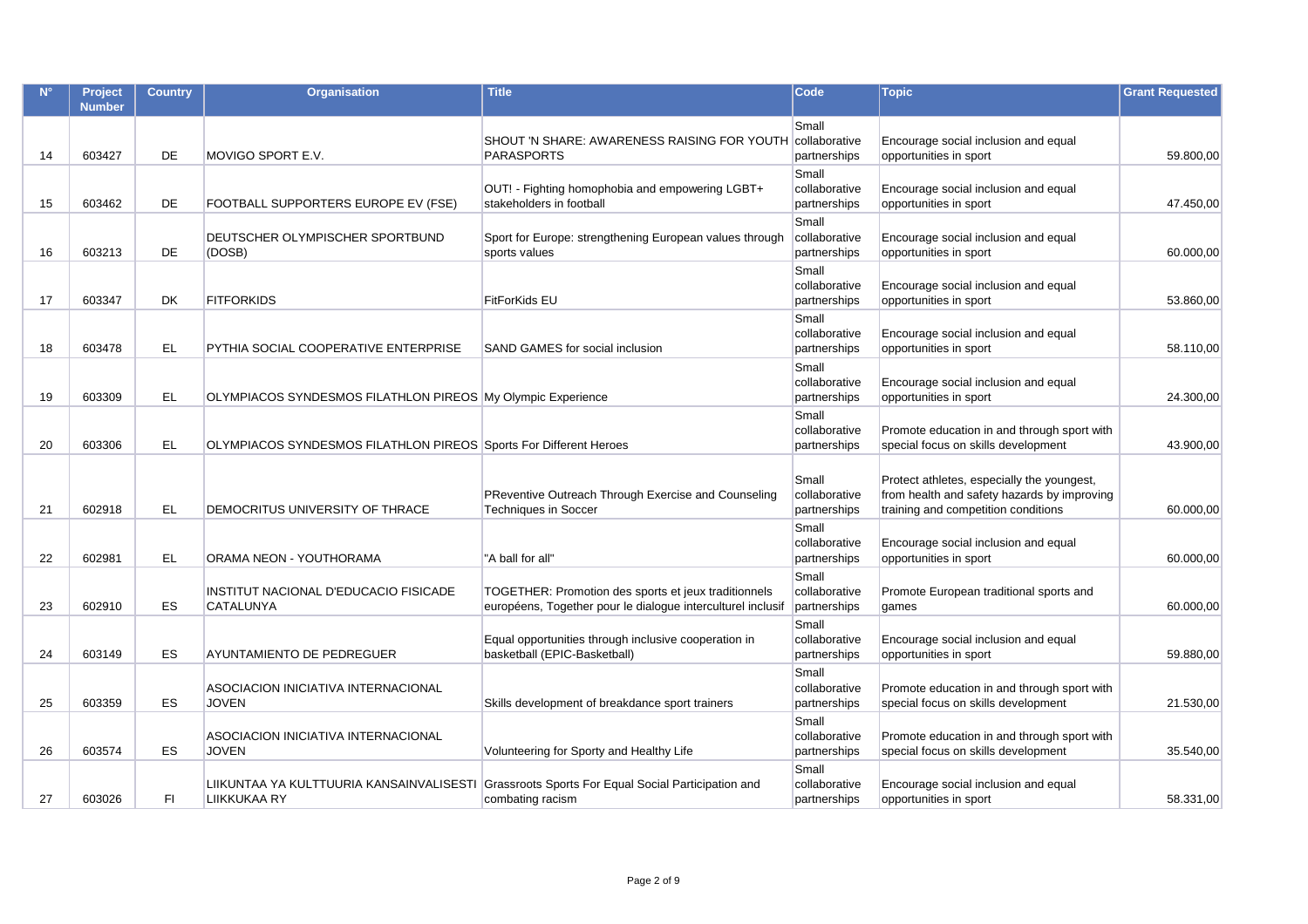|    | Project<br><b>Number</b> | <b>Country</b> | Organisation                                                       | <b>Title</b>                                                                                                                                                                                                  | <b>Code</b>                            | <b>Topic</b>                                                                                                                     | <b>Grant Requested</b> |
|----|--------------------------|----------------|--------------------------------------------------------------------|---------------------------------------------------------------------------------------------------------------------------------------------------------------------------------------------------------------|----------------------------------------|----------------------------------------------------------------------------------------------------------------------------------|------------------------|
| 28 | 603010                   | FI.            | <b>KEMIN KAUPUNKI</b>                                              | Block Out Dropout - How to improve children's and young<br>people's possibilities to exercise and practise sports on an collaborative<br>equal basis                                                          | Small<br>partnerships                  | Encourage social inclusion and equal<br>opportunities in sport                                                                   | 59.921.00              |
| 29 | 603120                   | FI.            | KAAKKOIS-SUOMEN AMMATTIKORKEAKOULU<br>OY.                          | Villages on the Move Network                                                                                                                                                                                  | Small<br>collaborative<br>partnerships | Encourage social inclusion and equal<br>opportunities in sport                                                                   | 59.895,00              |
| 30 | 603418                   | <b>FR</b>      | <b>ENSEMBLE PARTOUT</b>                                            | <b>Traditional Eurpean Sport Activities</b>                                                                                                                                                                   | Small<br>collaborative<br>partnerships | Promote European traditional sports and<br>games                                                                                 | 59.000,00              |
| 31 | 603171                   | FR.            | <b>CREPS DE POITIERS</b>                                           | Développement sur le Long Terme des joueurs(ses) de<br>Tennis (DLTT) Regards croisés sur l'entraînement des<br>joueurs de tennis (13-15 ans) dans quelques pays<br>européens pourvoyeurs de très bons joueurs | Small<br>collaborative<br>partnerships | Protect athletes, especially the youngest,<br>from health and safety hazards by improving<br>training and competition conditions | 60.000,00              |
| 32 | 603206                   | <b>HR</b>      | ZAGREBACKI SAVEZ SPORTSKE REKREACIJE<br>"SPORT ZA SVE"             | Nordic Walking-Healthy Living                                                                                                                                                                                 | Small<br>collaborative<br>partnerships | Support the mobility of volunteers, coaches,<br>managers and staff of non-profit sport<br>organisations                          | 48.300,00              |
| 33 | 603394                   | <b>HR</b>      | DRUSTVO SPORTSKE REKREACIJE SUPERKID                               | <b>HEPA2RKids</b>                                                                                                                                                                                             | Small<br>collaborative<br>partnerships | Encourage social inclusion and equal<br>opportunities in sport                                                                   | 60.000,00              |
| 34 | 603044                   | <b>HR</b>      | <b>SPORT VIV</b>                                                   | <b>Educational Laboratory</b>                                                                                                                                                                                 | Small<br>collaborative<br>partnerships | Support the mobility of volunteers, coaches,<br>managers and staff of non-profit sport<br>organisations                          | 39.325,00              |
| 35 | 603236                   | <b>HR</b>      | ZAJEDNICA SPORTSKIH UDRUGA GRADA<br>RIJEKE RIJECKI SPORTSKI SAVEZ  | BoccE Together, acTive forevER!                                                                                                                                                                               | Small<br>collaborative<br>partnerships | Promote European traditional sports and<br>games                                                                                 | 37.725,00              |
| 36 | 603376                   | <b>HU</b>      | <b>MAGYAR SIALPIN ES TURASI</b><br><b>SPORTEGYESULET</b>           | MountainSafe: Increasing safety and awareness in the<br>mountains in ski alpinism and related activities                                                                                                      | Small<br>collaborative<br>partnerships | Promote education in and through sport with<br>special focus on skills development                                               | 47.000,00              |
| 37 | 603330                   | HU             | <b>CROSSKOVACSI SPORT ES KORNYEZETVEDO</b><br><b>EGYESULET</b>     | Encourage, Involve, Engage: young volunteers for outdoor collaborative<br>sport events; outdoor sport events for young volunteers                                                                             | Small<br>partnerships                  | Support the mobility of volunteers, coaches,<br>managers and staff of non-profit sport<br>organisations                          | 59.800,00              |
| 38 | 603009                   | HU             | <b>KREATEAM EGYESULET</b>                                          | Manage your life with success - after your sport success                                                                                                                                                      | Small<br>collaborative<br>partnerships | Promote education in and through sport with<br>special focus on skills development                                               | 53.520,00              |
| 39 | 603215                   | ΙE             | <b>AGE &amp; OPPORTUNITY</b>                                       | Promoting Social Inclusion and Active Ageing through a<br>European Festival of Modified Games and Sports<br><b>Activities for Seniors</b>                                                                     | Small<br>collaborative<br>partnerships | Encourage social inclusion and equal<br>opportunities in sport                                                                   | 36.900,00              |
| 40 | 603442                   | ΙT             | ASSOC.SPORTIVA DILETTANTISTICA SPORT<br><b>CLUB LIBERAVVENTURA</b> | It's RUN-TRUST-IC!                                                                                                                                                                                            | Small<br>collaborative<br>partnerships | Encourage social inclusion and equal<br>opportunities in sport                                                                   | 55.525,00              |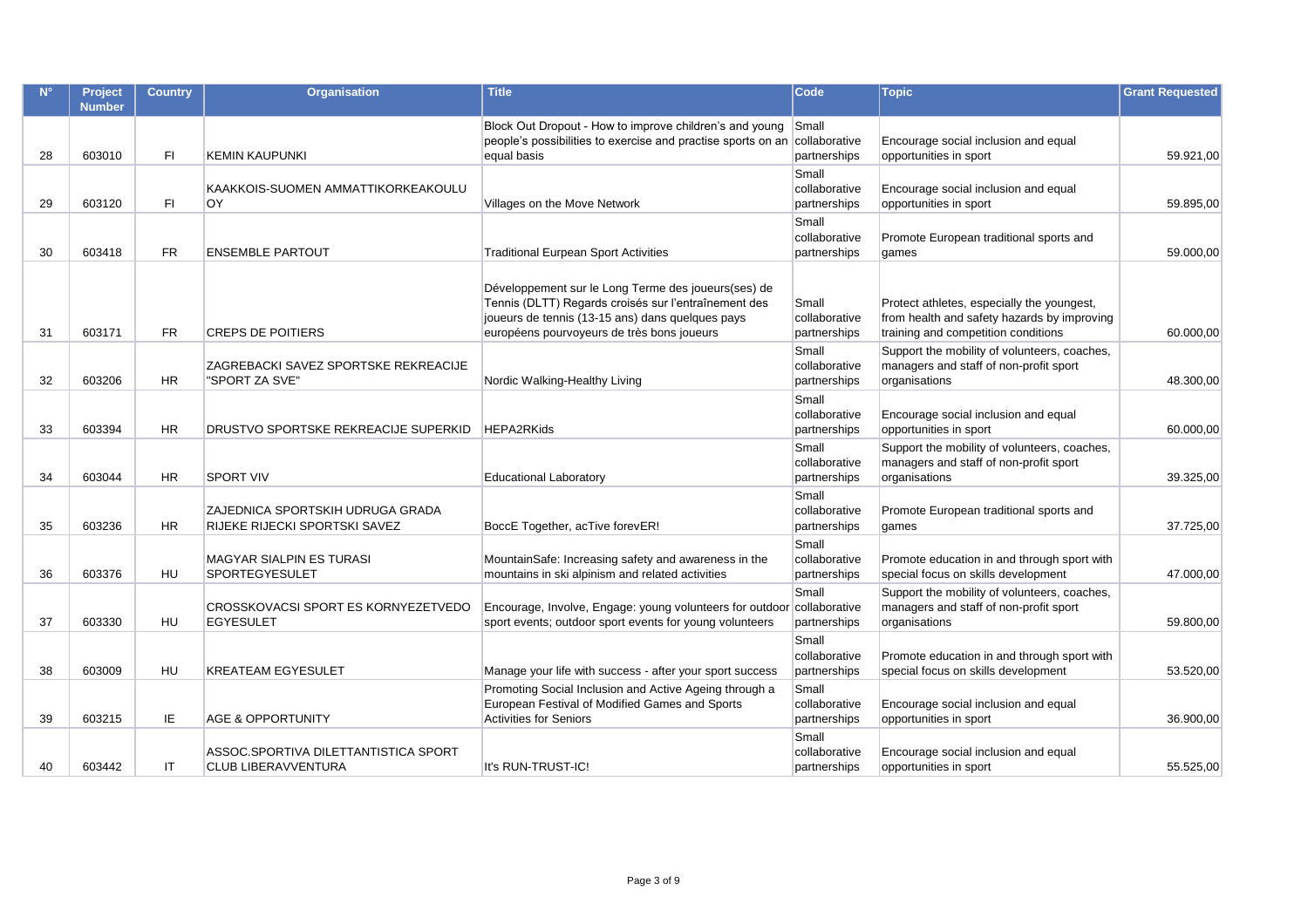|    | Project<br><b>Number</b> | <b>Country</b> | <b>Organisation</b>                                                                         | <b>Title</b>                                                                                   | Code                                   | <b>Topic</b>                                                                                                                     | <b>Grant Requested</b> |
|----|--------------------------|----------------|---------------------------------------------------------------------------------------------|------------------------------------------------------------------------------------------------|----------------------------------------|----------------------------------------------------------------------------------------------------------------------------------|------------------------|
| 41 | 603258                   | <b>IT</b>      | ASD GIOVANE ANCONA CALCIO                                                                   | KEEP CALM AND PLAY SAFE                                                                        | Small<br>collaborative<br>partnerships | Protect athletes, especially the youngest,<br>from health and safety hazards by improving<br>training and competition conditions | 60.000,00              |
| 42 | 602978                   | IT.            | ASD BASKET VENAFRO                                                                          | Network for Basketball clubs                                                                   | Small<br>collaborative<br>partnerships | Support the mobility of volunteers, coaches,<br>managers and staff of non-profit sport<br>organisations                          | 60.000,00              |
| 43 | 603034                   | IT.            | ECA - ENTE CITTADINO DI ASSISTENZA ONLUS                                                    | PINK REVOLUTION: HER PONT OF VIEW ABOUT<br><b>SPORT</b>                                        | Small<br>collaborative<br>partnerships | Encourage social inclusion and equal<br>opportunities in sport                                                                   | 59.920,00              |
| 44 | 603037                   | <b>IT</b>      | GAYCS                                                                                       | Run for Equality                                                                               | Small<br>collaborative<br>partnerships | Encourage social inclusion and equal<br>opportunities in sport                                                                   | 51.850,00              |
| 45 | 603527                   | IT.            | UNIONE DEGLI ASSESSORATI ALLE POLITICHE<br>SOCIO-SANITARIE, DELL'ISTRUZIONE E DEL<br>LAVORO | Local Authorities commitment for increasing sport<br>practices among children                  | Small<br>collaborative<br>partnerships | Encourage social inclusion and equal<br>opportunities in sport                                                                   | 43.200,00              |
| 46 | 603029                   | IT             | A.S.D.R.C. 3M TRAINING LAB                                                                  | Get Sporty, Stay Healthy                                                                       | Small<br>collaborative<br>partnerships | Support the mobility of volunteers, coaches,<br>managers and staff of non-profit sport<br>organisations                          | 55.075,00              |
| 47 | 603286                   | IT.            | FONDAZIONE LABORATORIO PER LE<br>POLITICHE SOCIALI - LABOS                                  | Enhancing Mentoring Skills Of Sport Coaches                                                    | Small<br>collaborative<br>partnerships | Promote education in and through sport with<br>special focus on skills development                                               | 56.145,00              |
| 48 | 603025                   | <b>IT</b>      | <b>MOVE ART</b>                                                                             | I wanna dance with somebody                                                                    | Small<br>collaborative<br>partnerships | Encourage social inclusion and equal<br>opportunities in sport                                                                   | 48.070,00              |
| 49 | 603139                   | IT.            | UNIONE MONTANA DI COMUNI DELLE VALLI DI<br>LANZO, CERONDA E CASTERNONE                      | Walking you learn: outdoor sports for skills development                                       | Small<br>collaborative<br>partnerships | Promote education in and through sport with<br>special focus on skills development                                               | 60.000,00              |
| 50 | 603451                   | IT             | UNIVERSITÀ AGRARIA DI VASANELLO                                                             | Training Routes Educate European Society                                                       | Small<br>collaborative<br>partnerships | Promote education in and through sport with<br>special focus on skills development                                               | 60.000,00              |
| 51 | 603143                   | IT.            | CENTRO GIOVANILE DI FORMAZIONE<br>SPORTIVA ASSOCIAZIONE SPORTIVA<br><b>DILETTANTISTICA</b>  | <b>Preventing Youth Sport Dropouts</b>                                                         | Small<br>collaborative<br>partnerships | Promote education in and through sport with<br>special focus on skills development                                               | 60.000,00              |
| 52 | 603473                   | <b>IT</b>      | ASSOCIAZIONE INTERNAZIONALE PER LA                                                          | COOPERAZIONE E L'EDUCAZIONE NEL MONDO ACTIV in Sport: ACtions To Improve Volunteering in Sport | Small<br>collaborative<br>partnerships | Encourage social inclusion and equal<br>opportunities in sport                                                                   | 48.950,00              |
| 53 | 603486                   | <b>IT</b>      | UISP COMITATO TERRITORIALE VITERBO                                                          | Water Activities Valorizing European Socialization.                                            | Small<br>collaborative<br>partnerships | Encourage social inclusion and equal<br>opportunities in sport                                                                   | 60.000,00              |
| 54 | 603549                   | IT.            | <b>NEW HORIZONS</b>                                                                         | Sports Runway                                                                                  | Small<br>collaborative<br>partnerships | Encourage social inclusion and equal<br>opportunities in sport                                                                   | 51.150,00              |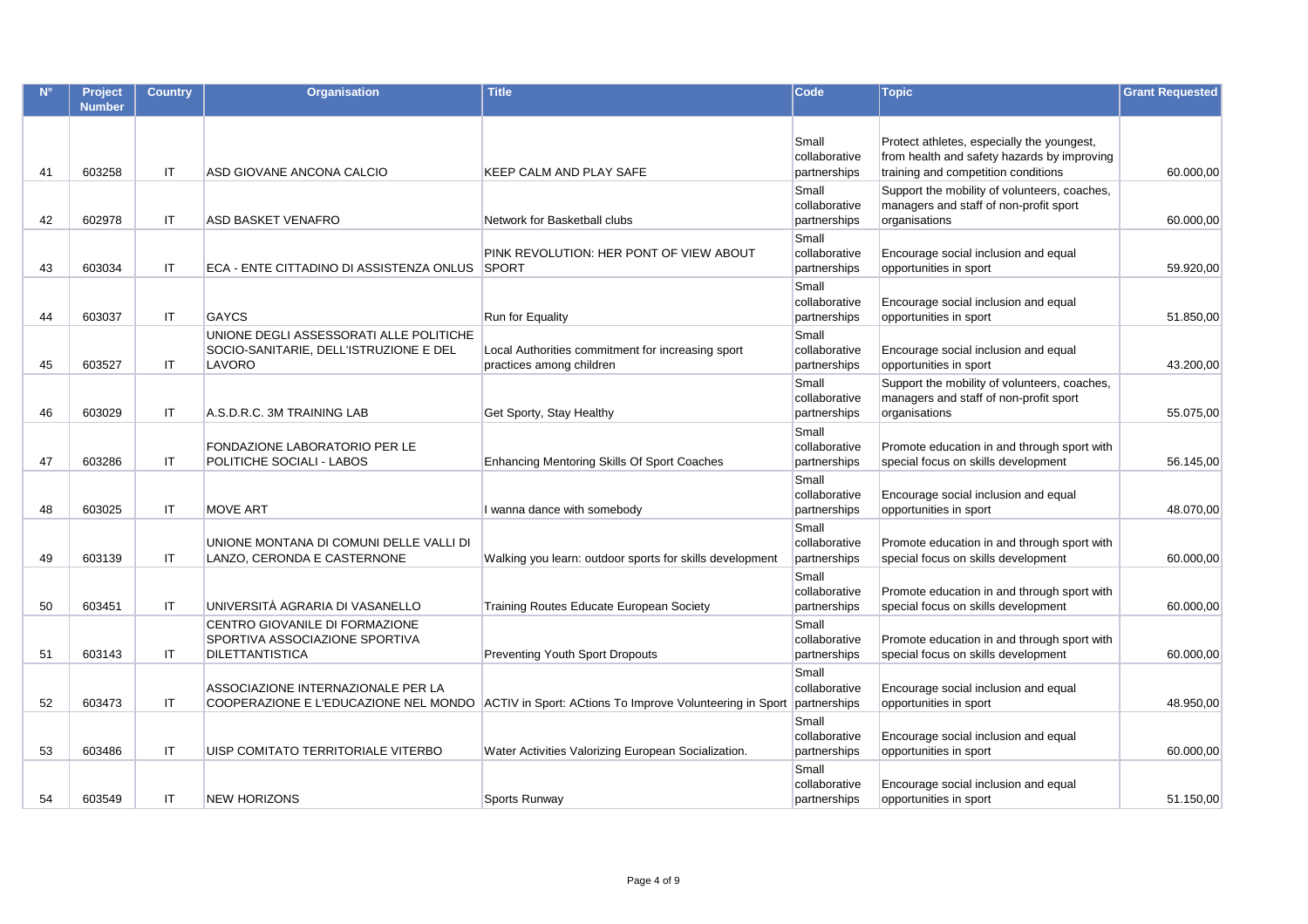|    | Project<br><b>Number</b> | <b>Country</b> | <b>Organisation</b>                                                           | <b>Title</b>                                                                   | <b>Code</b>                            | <b>Topic</b>                                                                                            | <b>Grant Requested</b> |
|----|--------------------------|----------------|-------------------------------------------------------------------------------|--------------------------------------------------------------------------------|----------------------------------------|---------------------------------------------------------------------------------------------------------|------------------------|
| 55 | 602916                   | <b>IT</b>      | ASD CIRCOLO PATTINATORI GROSSETO 1951                                         | SKATE+                                                                         | Small<br>collaborative<br>partnerships | Support the mobility of volunteers, coaches,<br>managers and staff of non-profit sport<br>organisations | 60.000,00              |
| 56 | 603106                   | IT             | <b>ASD KRAP</b>                                                               | Urban Life – Sports activity across urban spaces                               | Small<br>collaborative<br>partnerships | Encourage social inclusion and equal<br>opportunities in sport                                          | 55.115,00              |
| 57 | 603299                   | IT             | A.S.COMINI 1885 PADOVA SCHERMA                                                | F.I.R.S.T. Foil: Fencing Innovation in Rules for a Smart<br>Training           | Small<br>collaborative<br>partnerships | Promote education in and through sport with<br>special focus on skills development                      | 46.650,00              |
| 58 | 603385                   | IT             | <b>ISTITUTO DON CALABRIA</b>                                                  | Specialized Sport-Instructor Qualification For You                             | Small<br>collaborative<br>partnerships | Promote education in and through sport with<br>special focus on skills development                      | 59.830,00              |
| 59 | 603012                   | IT             | POLISPORTIVA ANTROPOSPORT A.S.D.                                              | Creating original synergies between phisycal activity and<br>cultural heritage | Small<br>collaborative<br>partnerships | Promote education in and through sport with<br>special focus on skills development                      | 55.305,00              |
| 60 | 603207                   | IT.            | ASSOCIAZIONE SPORTIVA DILETTANTISTICA<br>LAZIO HOCKEY PRATO GIOVANI           | Field Hockey for Women                                                         | Small<br>collaborative<br>partnerships | Encourage social inclusion and equal<br>opportunities in sport                                          | 38.800,00              |
| 61 | 603318                   | IT             | ORGANIZZAZIONE PER L'EDUCAZIONE ALLO<br><b>SPORT</b>                          | Play To Train                                                                  | Small<br>collaborative<br>partnerships | Encourage social inclusion and equal<br>opportunities in sport                                          | 50.200,00              |
| 62 | 603435                   | IT             | UISP TERRITORIALE CIRIE-SETTIMO-CHIVASSO PACE - Physical ACtivity Enhancement |                                                                                | Small<br>collaborative<br>partnerships | Promote education in and through sport with<br>special focus on skills development                      | 59.035,00              |
| 63 | 603308                   | IT             | S.S. LAZIO NUOTO S.S.D A.R.L.                                                 | Swimming 4 All                                                                 | Small<br>collaborative<br>partnerships | Encourage social inclusion and equal<br>opportunities in sport                                          | 49.140,00              |
| 64 | 603146                   | IT             | A.S.D IJSHAAMANKA                                                             | Dance Accessibility and Inclusion - DAN.CE IN                                  | Small<br>collaborative<br>partnerships | Encourage social inclusion and equal<br>opportunities in sport                                          | 48.750,00              |
| 65 | 603326                   | IT             | FEDERAZIONE ITALIANA TEMPO LIBERO                                             | <b>Bike Encounters</b>                                                         | Small<br>collaborative<br>partnerships | Encourage social inclusion and equal<br>opportunities in sport                                          | 47.000,00              |
| 66 | 602877                   | IT             | THE CHANGE IS IN YOU - CILENTO                                                | FREE TO PLAY TOGETHER                                                          | Small<br>collaborative<br>partnerships | Encourage social inclusion and equal<br>opportunities in sport                                          | 54.140,00              |
| 67 | 603102                   | IT             | ASSOCIAZIONE SOS EUROPA                                                       | Being Active! - Sports as instruments for active citizenship partnerships      | Small<br>collaborative                 | Promote education in and through sport with<br>special focus on skills development                      | 56.245,00              |
| 68 | 603380                   | IT.            | COMUNITÀ DELLA VAL DI SOLE                                                    | Be Water - water sports for water sustainability and<br>management             | Small<br>collaborative<br>partnerships | Promote education in and through sport with<br>special focus on skills development                      | 60.000,00              |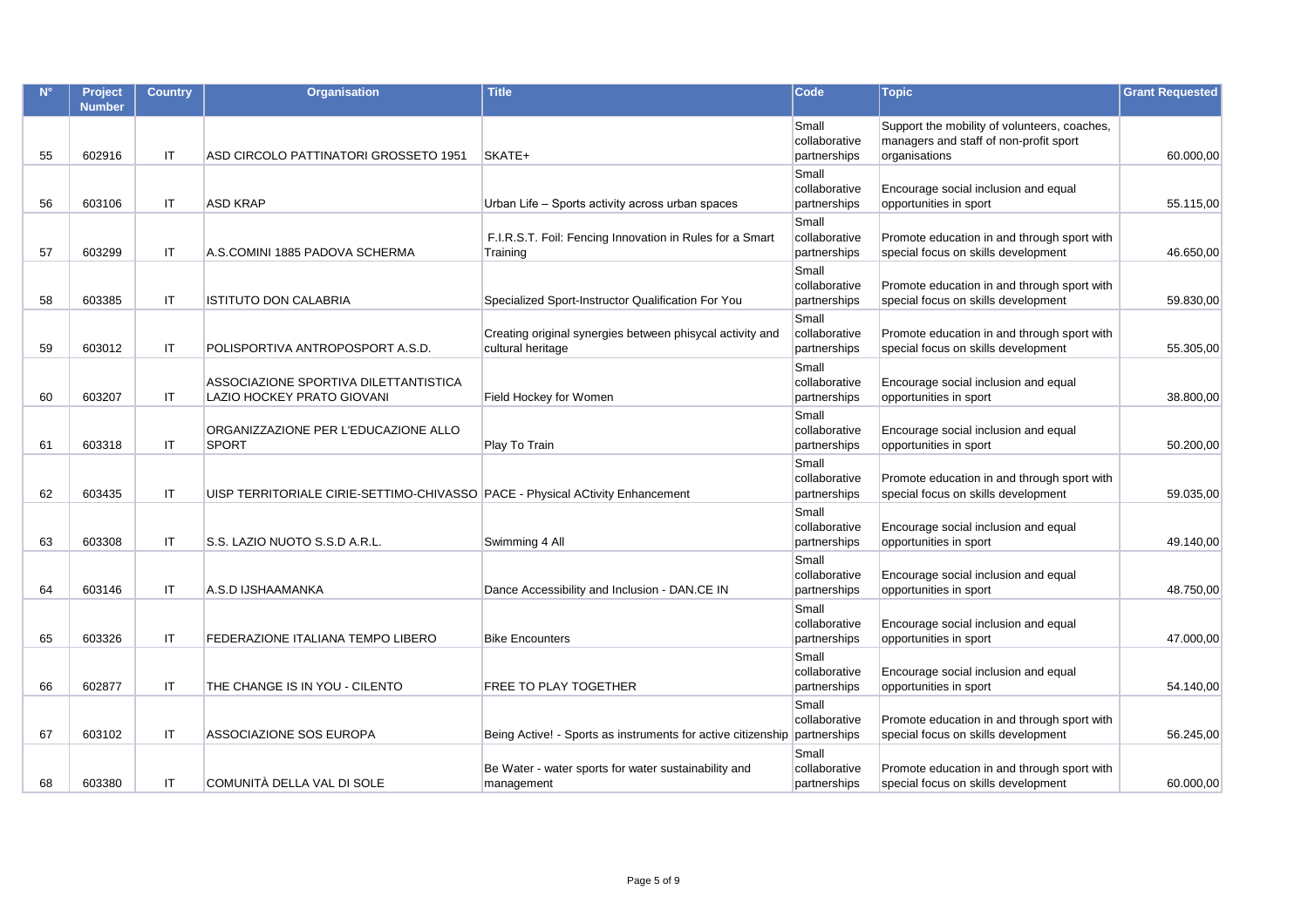|    | Project<br><b>Number</b> | <b>Country</b> | <b>Organisation</b>                                               | <b>Title</b>                                                                                                             | <b>Code</b>                            | <b>Topic</b>                                                                                                                     | <b>Grant Requested</b> |
|----|--------------------------|----------------|-------------------------------------------------------------------|--------------------------------------------------------------------------------------------------------------------------|----------------------------------------|----------------------------------------------------------------------------------------------------------------------------------|------------------------|
| 69 | 603167                   | IT             | COOPERATIVA UMANISTA MAZRA                                        | SPort Inclusion Drivers for Autistic spectrum disorders<br>People                                                        | Small<br>collaborative<br>partnerships | Encourage social inclusion and equal<br>opportunities in sport                                                                   | 59.015.00              |
| 70 | 603247                   | IT             | ASD FOLLONICA SPORTING CLUB                                       | <b>PINK PADEL</b>                                                                                                        | Small<br>collaborative<br>partnerships | Encourage social inclusion and equal<br>opportunities in sport                                                                   | 60.000,00              |
| 71 | 603379                   | IT.            | UISP COMITATO TERRITORIALE DI PISA                                | Addressing Gender Equity in Sport                                                                                        | Small<br>collaborative<br>partnerships | Encourage social inclusion and equal<br>opportunities in sport                                                                   | 59.790,00              |
| 72 | 603278                   | IT.            | FEDERAZIONE ITALIANA SPORT DISABILITÀ<br>INTELLETTIVA RELAZIONALE | Sport is All                                                                                                             | Small<br>collaborative<br>partnerships | Encourage social inclusion and equal<br>opportunities in sport                                                                   | 60.000,00              |
| 73 | 602883                   | IT             | ORATORIO SAN LORENZO ANSPI                                        | THE EUROPEAN GAME                                                                                                        | Small<br>collaborative<br>partnerships | Promote European traditional sports and<br>games                                                                                 | 25.830,00              |
| 74 | 603178                   | IT             | COMUNE DI GAZZO                                                   | RUN 4 EU                                                                                                                 | Small<br>collaborative<br>partnerships | Support the mobility of volunteers, coaches,<br>managers and staff of non-profit sport<br>organisations                          | 59.975,00              |
| 75 | 602917                   | <b>LT</b>      | <b>BIRZU LENGVOSIOS ATLETIKOS SPORTO</b><br><b>KLUBAS</b>         | Sport for social inclusion                                                                                               | Small<br>collaborative<br>partnerships | Encourage social inclusion and equal<br>opportunities in sport                                                                   | 57.710,00              |
| 76 | 603447                   | LT.            | <b>VSI INTEGRACIJOS CENTRAS</b>                                   | Move to Improve                                                                                                          | Small<br>collaborative<br>partnerships | Encourage social inclusion and equal<br>opportunities in sport                                                                   | 59.047,00              |
| 77 | 603465                   | LT.            | VIESOJI ISTAIGA SVEIKATINGUMO IDEJOS                              | Social Inclusion through Traditional Baltic Sports and<br>Games                                                          | Small<br>collaborative<br>partnerships | Encourage social inclusion and equal<br>opportunities in sport                                                                   | 57.202,00              |
| 78 | 603366                   | <b>LT</b>      | LIETUVOS SPORTO FEDERACIJU SAJUNGA                                | Practical Execution of Good Governance in Sport for<br><b>Baltics</b>                                                    | Small<br>collaborative<br>partnerships | Promote education in and through sport with<br>special focus on skills development                                               | 39.710,00              |
| 79 | 603065                   | LV             | <b>BALTIJAS FUTBOLA SKOLA</b>                                     | Regional Youth initiative for Football Development in<br>Baltic's                                                        | Small<br>collaborative<br>partnerships | Protect athletes, especially the youngest,<br>from health and safety hazards by improving<br>training and competition conditions | 59.025,00              |
| 80 | 603091                   | МK             | <b>INSTITUT DJANGO SKOPJE</b>                                     | Promoting Active Inclusion of Disadvantaged Persons<br>Excluded from the regular participation into grassroots<br>sports | Small<br>collaborative<br>partnerships | Encourage social inclusion and equal<br>opportunities in sport                                                                   | 38.576,00              |
| 81 | 603255                   | <b>MK</b>      | ASSOCIATION FOR PROGRESS, EDUCATION<br>AND LOBBYING NEL SKOPJE    | Sport to promote change for LGBT                                                                                         | Small<br>collaborative<br>partnerships | Encourage social inclusion and equal<br>opportunities in sport                                                                   | 56.390,00              |
| 82 | 603425                   | <b>MT</b>      | <b>MGARR YOUTH NURSERY</b>                                        | Team Up for Sport                                                                                                        | Small<br>collaborative<br>partnerships | Encourage social inclusion and equal<br>opportunities in sport                                                                   | 59.996,00              |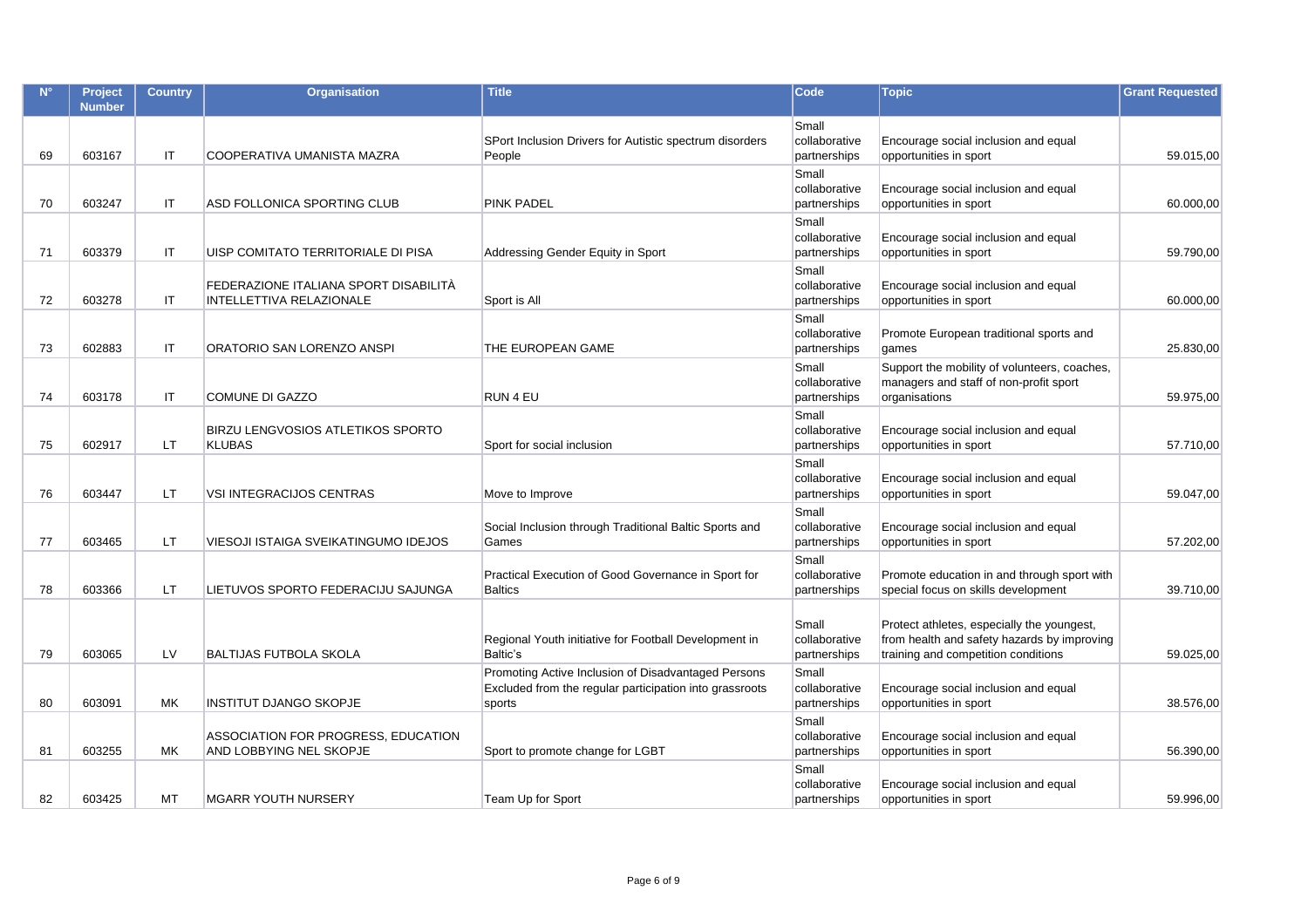|    | <b>Project</b><br><b>Number</b> | <b>Country</b> | <b>Organisation</b>                                                                     | <b>Title</b>                                                                        | Code                                   | <b>Topic</b>                                                                              | <b>Grant Requested</b> |
|----|---------------------------------|----------------|-----------------------------------------------------------------------------------------|-------------------------------------------------------------------------------------|----------------------------------------|-------------------------------------------------------------------------------------------|------------------------|
|    |                                 |                |                                                                                         |                                                                                     | Small<br>collaborative                 | Protect athletes, especially the youngest,<br>from health and safety hazards by improving |                        |
| 83 | 603488                          | <b>NL</b>      | <b>STICHTING VU</b>                                                                     | Flourish in and beyond the game                                                     | partnerships                           | training and competition conditions                                                       | 60.000,00              |
| 84 | 603550                          | <b>PL</b>      | CENTRUM KSZTALCENIA USTAWICZNEGO W<br><b>SOPOCIE</b>                                    | ODYSSEIA- Youth and Senior Integration Through<br><b>Diverse Sport Events</b>       | Small<br>collaborative<br>partnerships | Encourage social inclusion and equal<br>opportunities in sport                            | 60.000,00              |
| 85 | 603554                          | PL             | FUNDACJA WSPIERANIA ROZWOJU MEDEINA                                                     | Euro-HIKE - youth empowerment through outdoor sport                                 | Small<br>collaborative<br>partnerships | Promote education in and through sport with<br>special focus on skills development        | 59.998,00              |
| 86 | 603397                          | <b>PL</b>      | KLUB SPORTOWY KAWALKADA                                                                 | Horseback Archery Education for Sport Promotion                                     | Small<br>collaborative<br>partnerships | Promote European traditional sports and<br>games                                          | 60.000,00              |
| 87 | 603128                          | PL             | PROJEKT SWIETOKRZYSKIE                                                                  | Europaragedon                                                                       | Small<br>collaborative<br>partnerships | Encourage social inclusion and equal<br>opportunities in sport                            | 59.400,00              |
| 88 | 603556                          | <b>PT</b>      | ASSOCIACAO JUVENIL DA ILHA TERCEIRA                                                     | Sports4Life: Non-Formal Toolkit for Grassroots                                      | Small<br>collaborative<br>partnerships | Promote education in and through sport with<br>special focus on skills development        | 34.272,00              |
| 89 | 602957                          | <b>PT</b>      | <b>MUNICIPIO DE LOUSADA</b>                                                             | European Walking Tour                                                               | Small<br>collaborative<br>partnerships | Promote education in and through sport with<br>special focus on skills development        | 54.460,00              |
| 90 | 603114                          | <b>PT</b>      | CNAPEF - CONSELHO NACIONAL DOS<br>PROFISSIONAIS DE EDUCAÇÃO FÍSICA E<br><b>DESPORTO</b> | #ACTIVE.U - SPORT AND SOCIAL INCLUSION                                              | Small<br>collaborative<br>partnerships | Promote education in and through sport with<br>special focus on skills development        | 56.620,00              |
| 91 | 603528                          | <b>PT</b>      | SYAJ - ASSOCIACAO JUVENIL SYNERGIA                                                      | Run For the Good Sport                                                              | Small<br>collaborative<br>partnerships | Encourage social inclusion and equal<br>opportunities in sport                            | 59.760,00              |
| 92 | 602110                          | PT             | UNIAO DAS FREGUESIAS DE GONDOMAR<br>(SCOSME) VALBOM E JOVIM                             | Urban Sports Games For Transversal & Transferable<br><b>Skills</b>                  | Small<br>collaborative<br>partnerships | Promote education in and through sport with<br>special focus on skills development        | 48.965,00              |
| 93 | 603291                          | <b>RO</b>      | UNIVERSITATEA NATIONALA DE EDUCATIE<br>FIZICA SI SPORT DIN BUCURESTI                    | INCREASING THE PROFESSIONAL LEVEL OF<br>COACHES IN WOMEN'S FOOTBALL                 | Small<br>collaborative<br>partnerships | Promote education in and through sport with<br>special focus on skills development        | 57.565,00              |
| 94 | 603348                          | <b>RO</b>      | <b>ASOCIATIA INGENS RISUS</b>                                                           | Core Skills Through Kayaking                                                        | Small<br>collaborative<br>partnerships | Promote education in and through sport with<br>special focus on skills development        | 60.000,00              |
| 95 | 603458                          | <b>RO</b>      | ASOCIATIA SCOALA DE ANTRENORI IOAN<br>KUNST GHERMANESCU                                 | Unified Dance – as an Inclusive Strategy for Youth with<br><b>Limited Abilities</b> | Small<br>collaborative<br>partnerships | Promote education in and through sport with<br>special focus on skills development        | 32.050,00              |
| 96 | 603297                          | <b>RO</b>      | ASOCIATIA LIBER LA EDUCATIE, CULTURA SI<br><b>SPORT</b>                                 | Play with me – games of the past, sports for today                                  | Small<br>collaborative<br>partnerships | Promote European traditional sports and<br>games                                          | 59.960,00              |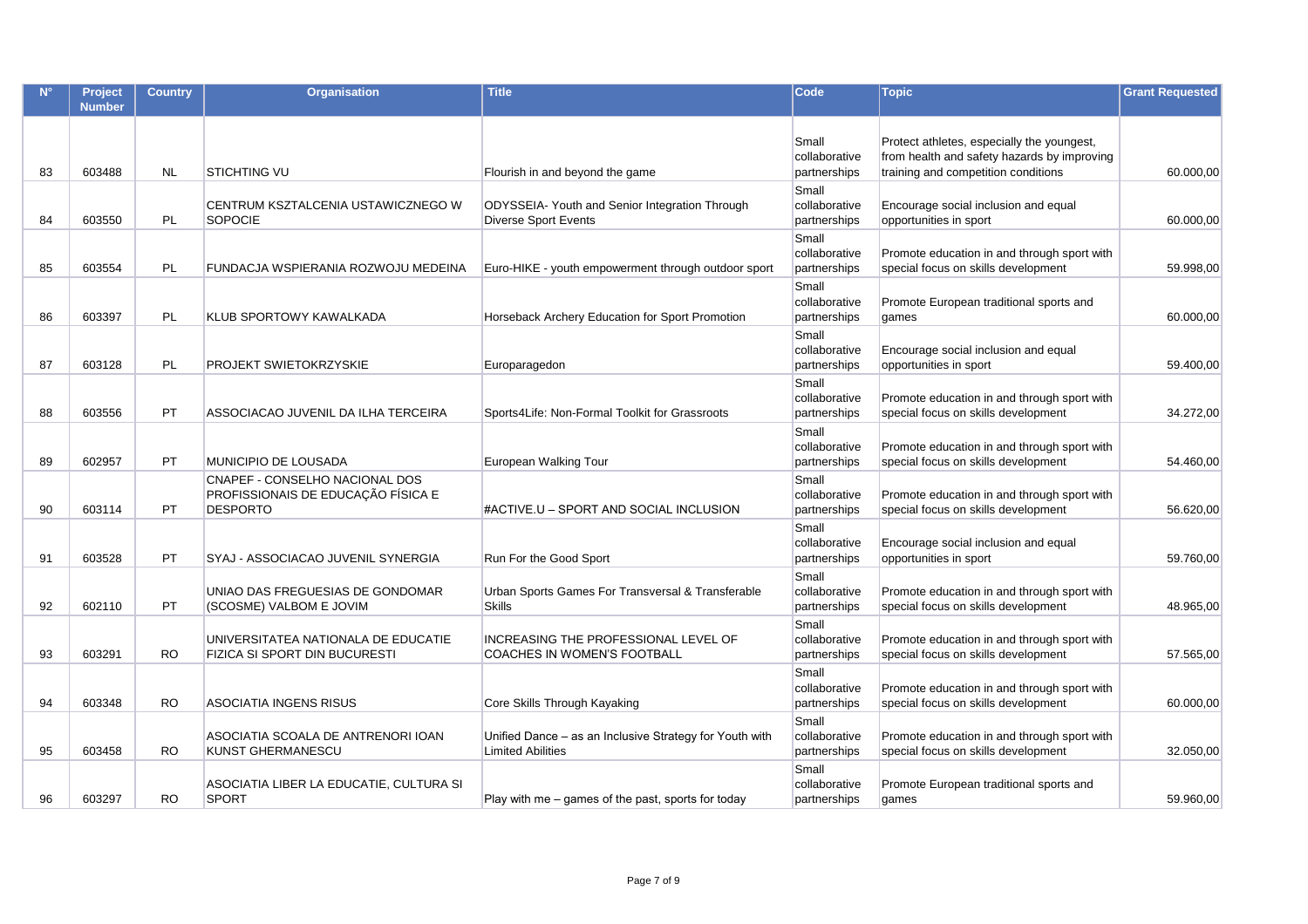| $N^{\circ}$ | Project<br><b>Number</b> | <b>Country</b> | Organisation                                                                                 | <b>Title</b>                                                         | Code                                   | <b>Topic</b>                                                                                            | <b>Grant Requested</b> |
|-------------|--------------------------|----------------|----------------------------------------------------------------------------------------------|----------------------------------------------------------------------|----------------------------------------|---------------------------------------------------------------------------------------------------------|------------------------|
| 97          | 603262                   | <b>RO</b>      | <b>ASOCIATIA SE POATE</b>                                                                    | Sport and Dialogue against Violence and Discrimination               | Small<br>collaborative<br>partnerships | Encourage social inclusion and equal<br>opportunities in sport                                          | 54.956,00              |
| 98          | 603334                   | RO.            | ASOCIATIA SUPER TINERI (ASIRYS)                                                              | Sports Activator                                                     | Small<br>collaborative<br>partnerships | Promote education in and through sport with<br>special focus on skills development                      | 60.000,00              |
| 99          | 603551                   | RO.            | ASOCIATIA CLUBUL SPORTIV KASTA MORRELY<br><b>STAR IASI</b>                                   | Dance for your health, live your heart passion                       | Small<br>collaborative<br>partnerships | Promote education in and through sport with<br>special focus on skills development                      | 30.800,00              |
| 100         | 603393                   | <b>RO</b>      | <b>ASOCIATIA YELLOW SHIRTS</b>                                                               | Volleyball is not rocket science. We are!                            | Small<br>collaborative<br>partnerships | Promote education in and through sport with<br>special focus on skills development                      | 60.000,00              |
| 101         | 603517                   | <b>RO</b>      | <b>ASOCIATIA SCOUT SOCIETY</b>                                                               | Sport4all                                                            | Small<br>collaborative<br>partnerships | Promote European traditional sports and<br>games                                                        | 60.000,00              |
| 102         | 603414                   | <b>SE</b>      | EUROPEAN NON-GOVERNMENTAL SPORTS<br><b>ORGANISATION</b>                                      | Skills for You(th) through Sport                                     | Small<br>collaborative<br>partnerships | Promote education in and through sport with<br>special focus on skills development                      | 57.030,00              |
| 103         | 603256                   | <b>SE</b>      | EU DIASPORA COUNCIL                                                                          | <b>SPORT YOUNG AMBASSADORS</b>                                       | Small<br>collaborative<br>partnerships | Promote education in and through sport with<br>special focus on skills development                      | 60.000,00              |
| 104         | 603253                   | <b>SI</b>      | SLOVENIAN AIKIKAI FEDERATION                                                                 | Developing methodology of Aikido as a tool for skills<br>development | Small<br>collaborative<br>partnerships | Promote education in and through sport with<br>special focus on skills development                      | 46.630,00              |
| 105         | 602971                   | <b>SI</b>      | SPORTNO DRUSTVO RIBA                                                                         | Swim to Live 3                                                       | Small<br>collaborative<br>partnerships | Encourage social inclusion and equal<br>opportunities in sport                                          | 57.043,00              |
| 106         | 603417                   | <b>SI</b>      | ZAVOD DIDONA - ZAVOD ZA KAKOVOST<br>ZIVLJENJA                                                | Basket 4 All                                                         | Small<br>collaborative<br>partnerships | Support the mobility of volunteers, coaches,<br>managers and staff of non-profit sport<br>organisations | 59.850,00              |
| 107         | 602904                   | <b>SI</b>      | TREND-PRIMA, ZAVOD ZA RAZISKAVE<br>INRAZVOJ ZNANJA, MARIBOR                                  | Promoting short workout breaks for employees                         | Small<br>collaborative<br>partnerships | Promote education in and through sport with<br>special focus on skills development                      | 47.660,00              |
| 108         | 603099                   | <b>SI</b>      | SPORTNA UNIJA SLOVENIJE - ZVEZA DRUSTEV<br>ZA SPORTNO REKREACIJO IN SPORTNO<br><b>VZGOJO</b> | <b>MOVE TRANSFER II</b>                                              | Small<br>collaborative<br>partnerships | Support the mobility of volunteers, coaches,<br>managers and staff of non-profit sport<br>organisations | 45.725,00              |
| 109         | 603073                   | <b>SI</b>      | <b>EUSA INSTITUTE</b>                                                                        | Promoting Dual Career through Education of Young<br>Journalists      | Small<br>collaborative<br>partnerships | Promote education in and through sport with<br>special focus on skills development                      | 59.000,00              |
| 110         | 603392                   | <b>SI</b>      | FAKULTETA ZA KOMERCIALNE IN POSLOVNE<br><b>VEDE</b>                                          | Active and Healthy Olympic Seniors                                   | Small<br>collaborative<br>partnerships | Encourage social inclusion and equal<br>opportunities in sport                                          | 47.510,00              |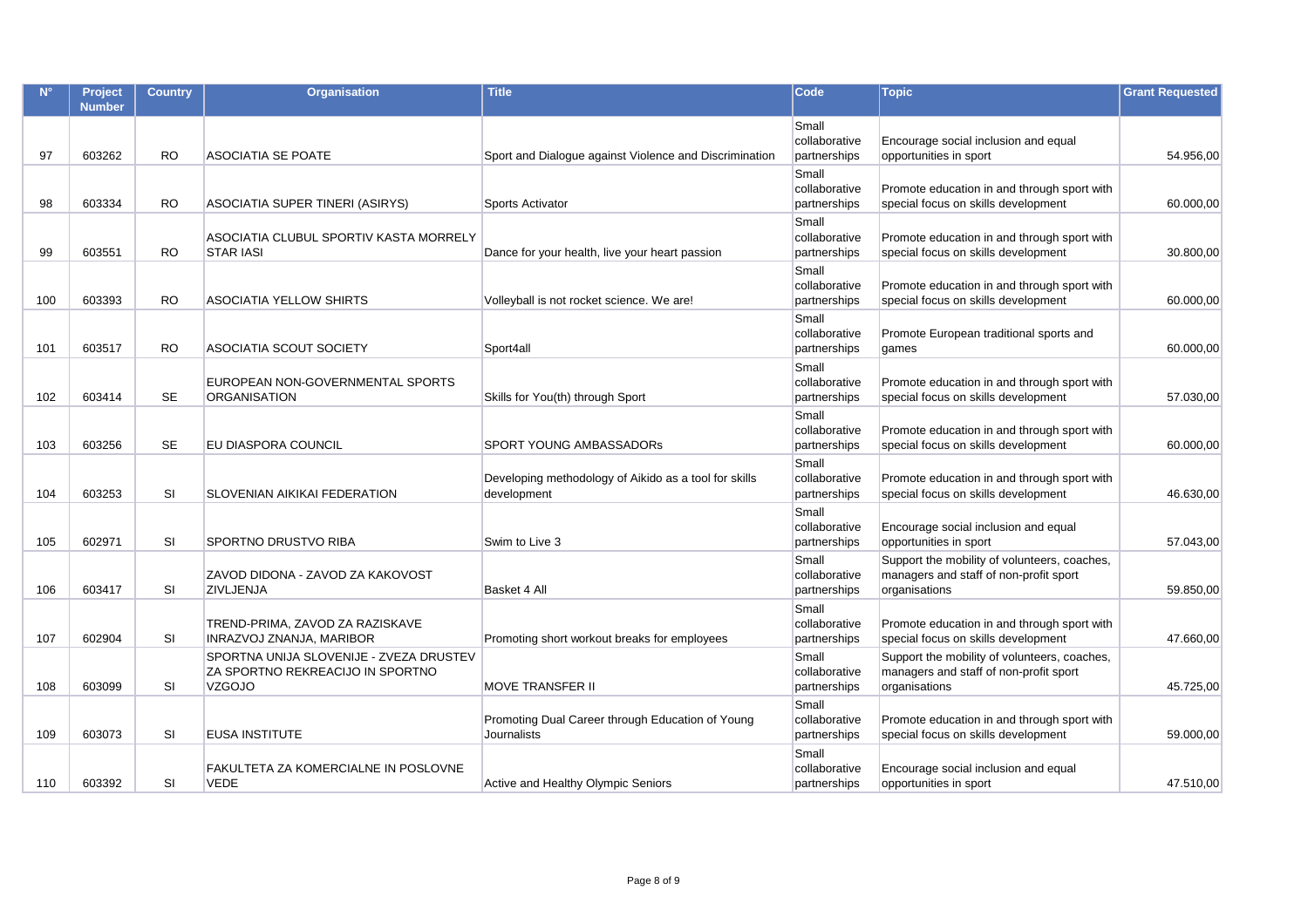|     | <b>Project</b><br><b>Number</b> | <b>Country</b> | <b>Organisation</b>                                                        | <b>Title</b>                                                                             | <b>Code</b>                            | <b>Topic</b>                                                                       | <b>Grant Requested</b> |
|-----|---------------------------------|----------------|----------------------------------------------------------------------------|------------------------------------------------------------------------------------------|----------------------------------------|------------------------------------------------------------------------------------|------------------------|
| 111 | 603378                          | <b>SK</b>      | A.D.E.L. - ASSOCIATION FOR DEVELOPMENT.<br><b>EDUCATION AND LABOUR</b>     | WinterSport is Coming                                                                    | Small<br>collaborative<br>partnerships | Encourage social inclusion and equal<br>opportunities in sport                     | 57.250,00              |
| 112 | 603310                          | <b>SK</b>      | SLOVENSKÁ ASOCIÁCIA NATURÁLNEJ<br><b>KULTURISTIKY</b>                      | Europewide Natural Bodybuilding & Fitness                                                | Small<br>collaborative<br>partnerships | Promote education in and through sport with<br>special focus on skills development | 60.000,00              |
| 113 | 603045                          | <b>TR</b>      | <b>INONU UNIVERSITESI</b>                                                  | Integrating Disabled People Into Social Life With The<br>Hypotherapy-Hydrotherapy Method | Small<br>collaborative<br>partnerships | Encourage social inclusion and equal<br>opportunities in sport                     | 49.140,00              |
| 114 | 603516                          | <b>TR</b>      | <b>ISTANBUL KULTUR VE SPOR DERNEGI</b>                                     | Women Empowerment in Sport                                                               | Small<br>collaborative<br>partnerships | Encourage social inclusion and equal<br>opportunities in sport                     | 58.270,00              |
| 115 | 603186                          | <b>TR</b>      | KARASU GENCLIK, SANAT VE SPOR KULUBU<br><b>DERNEGI</b>                     | <b>Traditional Games are Meeting</b>                                                     | Small<br>collaborative<br>partnerships | Promote European traditional sports and<br>games                                   | 59.350,00              |
| 116 | 603042                          | <b>UK</b>      | SPORT AND THOUGHT, FOOTBALL AS<br><b>THERAPY</b>                           | Sport and Education for Skills development of young<br>European students                 | Small<br>collaborative<br>partnerships | Promote education in and through sport with<br>special focus on skills development | 60.000,00              |
| 117 | 603294                          | <b>UK</b>      | <b>CHAMPIONS FACTORY LTD</b>                                               | <b>Education through Sport Network</b>                                                   | Small<br>collaborative<br>partnerships | Promote education in and through sport with<br>special focus on skills development | 57.700,00              |
| 118 | 603534                          | UK             | LEADERSHIP, EQUALITY AND ACTIVE<br>PARTICIPATION (LEAP) IN SPORTS SCOTLAND | Rainbow Youth for Sporting Equality                                                      | Small<br>collaborative<br>partnerships | Encourage social inclusion and equal<br>opportunities in sport                     | 59.610.00              |
| 119 | 603446                          | <b>UK</b>      | <b>FARE NETWORK LTD</b>                                                    | <b>REfugee Women INclusion through Sports</b>                                            | Small<br>collaborative<br>partnerships | Encourage social inclusion and equal<br>opportunities in sport                     | 52.570,00              |
|     |                                 |                |                                                                            |                                                                                          |                                        |                                                                                    |                        |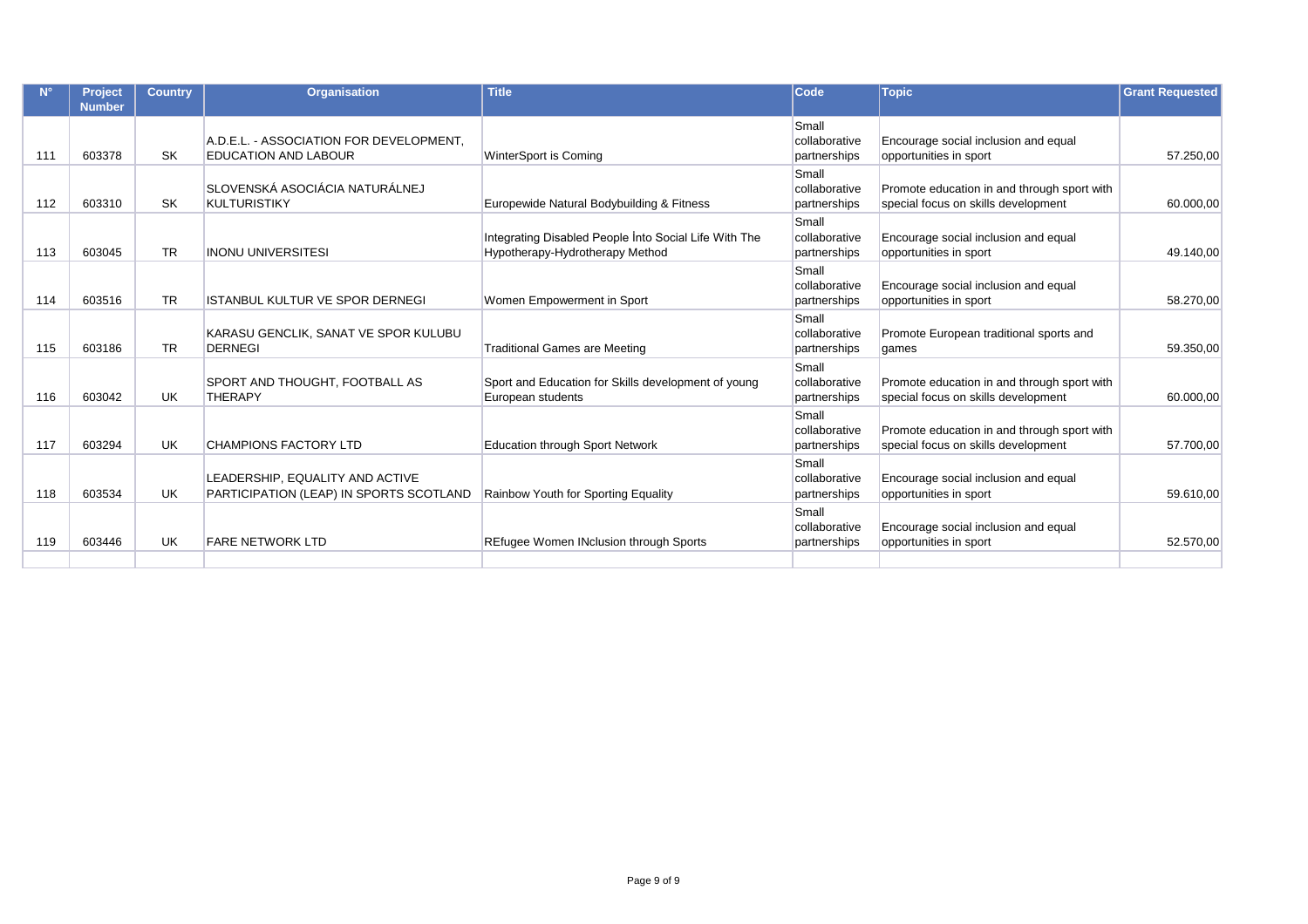|  | E+ Sport 2018 - List of successful applicants - Collaborative partnerships, Group of priorities 1 |  |  |
|--|---------------------------------------------------------------------------------------------------|--|--|
|  |                                                                                                   |  |  |

|                | <b>Project</b> | Country   | <b>Organisation</b>                                          | <b>Title</b>                                                                                      | Code                          | <b>Topic</b>                                                                                                                                                       | <b>Grant Requested</b> |
|----------------|----------------|-----------|--------------------------------------------------------------|---------------------------------------------------------------------------------------------------|-------------------------------|--------------------------------------------------------------------------------------------------------------------------------------------------------------------|------------------------|
|                | <b>Number</b>  |           |                                                              |                                                                                                   |                               |                                                                                                                                                                    |                        |
| -1             | 603021         | <b>DE</b> | <b>TECHNISCHE UNIVERSITAET MUENCHEN</b>                      | Outdoor against cancer: move yourself, go out and live                                            | Collaborative<br>partnerships | Encourage participation in sport and<br>physical activity especially by supporting<br>the European Week of Sport                                                   | 400.000,00             |
| $\overline{2}$ | 603249         | <b>DE</b> | TECHNISCHE UNIVERSITAET MUENCHEN                             | Promoting active travel to school in Europe                                                       | Collaborative<br>partnerships | Encourage participation in sport and<br>physical activity especially by supporting<br>Council Recommendation on HEPA and<br><b>EU Physical Activity Guidelines</b> | 400.000.00             |
| 3              | 603279         | EL.       | CENTER OF DEVELOPMENT IN THE<br>MEDITERRANEAN (CDM)          | Exercise as a mean to prevent and recover the chronic<br>diseases                                 | Collaborative<br>partnerships | Encourage participation in sport and<br>physical activity especially by supporting<br>Council Recommendation on HEPA and<br><b>EU Physical Activity Guidelines</b> | 298.000,00             |
| 4              | 602887         | <b>EL</b> | ARISTOTELIO PANEPISTIMIO<br><b>THESSALONIKIS</b>             | Promoting health enhancing physical activity and social<br>welfare through outdoor running events | Collaborative<br>partnerships | Encourage participation in sport and<br>physical activity especially by supporting<br>Council Recommendation on HEPA and<br><b>EU Physical Activity Guidelines</b> | 349.100,00             |
| 5              | 603121         | <b>ES</b> | FUNDACION UNIVERSITARIA SAN ANTONIO Ageing                   | Promoting the shift sedentary Lifestyle towards active                                            | Collaborative<br>partnerships | Encourage participation in sport and<br>physical activity especially by supporting<br>Council Recommendation on HEPA and<br><b>EU Physical Activity Guidelines</b> | 392.705.00             |
| 6              | 603123         | F1        | METROPOLIA AMMATTIKORKEAKOULU OY                             | KidMove - athlete centered coaching practices                                                     | Collaborative<br>partnerships | Encourage participation in sport and<br>physical activity especially by supporting<br>Council Recommendation on HEPA and<br><b>EU Physical Activity Guidelines</b> | 400.000,00             |
| $\overline{7}$ | 603552         | FI        | LAUREA-AMMATTIKORKEAKOULU OY                                 | 6-0! Promoting health through recreational football                                               | Collaborative<br>partnerships | Encourage participation in sport and<br>physical activity especially by supporting<br>Council Recommendation on HEPA and<br><b>EU Physical Activity Guidelines</b> | 303.390,00             |
| 8              | 603157         | <b>FR</b> | FEDERATION EUROPEENNE DU SPORT<br><b>D'ENTREPRISE - EFCS</b> | Healthy Employee, Mobile and Active                                                               | Collaborative<br>partnerships | Encourage participation in sport and<br>physical activity especially by supporting<br>the European Week of Sport                                                   | 397.208,00             |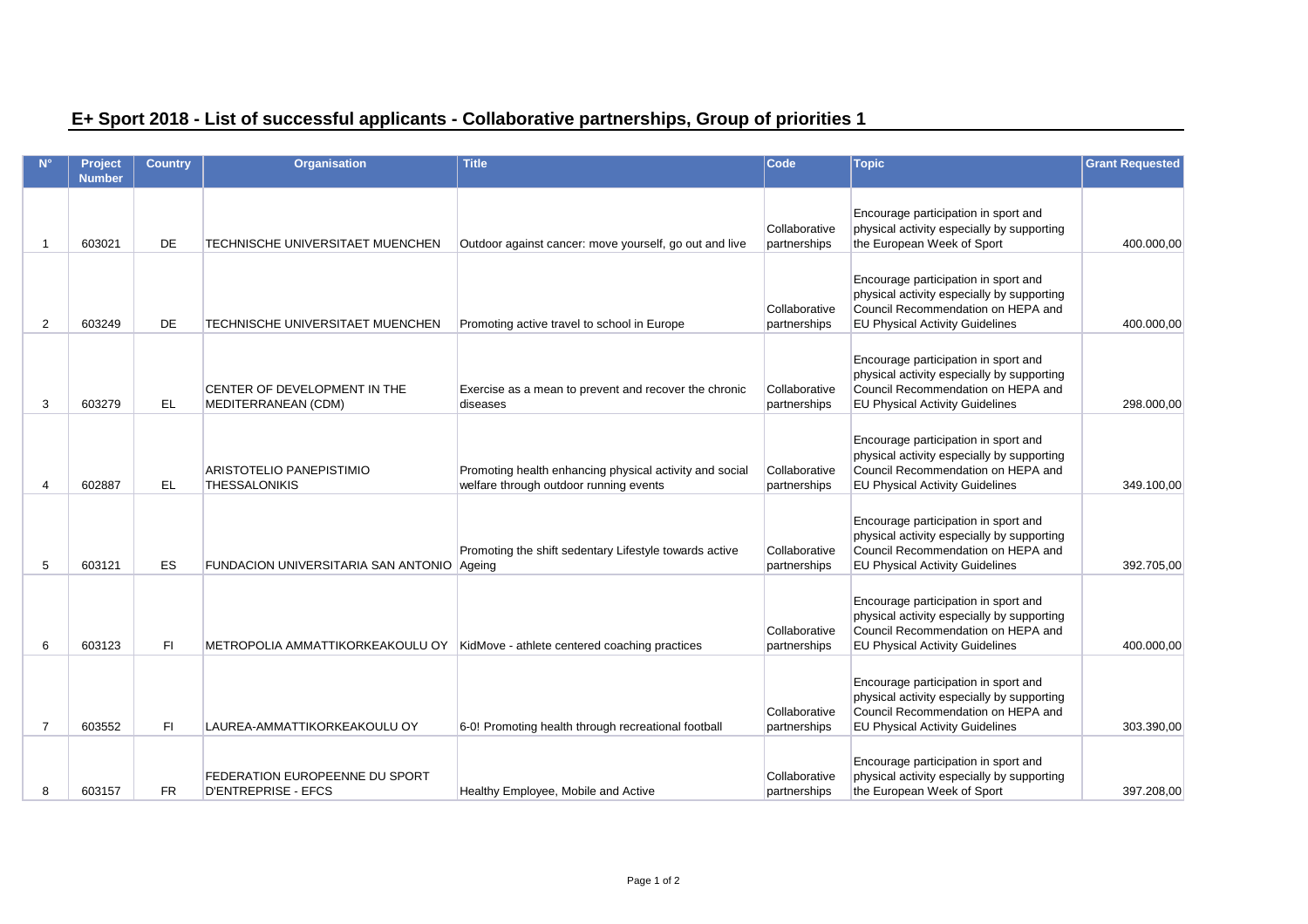|                   | <b>Project</b><br><b>Number</b> | <b>Country</b> | Organisation                                                                                   | <b>Title</b>                                                                                                                | Code                          | <b>Topic</b>                                                                                                                                                       | <b>Grant Requested</b> |
|-------------------|---------------------------------|----------------|------------------------------------------------------------------------------------------------|-----------------------------------------------------------------------------------------------------------------------------|-------------------------------|--------------------------------------------------------------------------------------------------------------------------------------------------------------------|------------------------|
|                   |                                 |                |                                                                                                |                                                                                                                             |                               |                                                                                                                                                                    |                        |
| 9                 | 603266                          | IT             | CENTRO UNIVERSITARIO SPORTIVO -<br>CUSPADOVA - ASSOCIAZIONE SPORTIVA<br><b>DILETTANTISTICA</b> | Sport Opens School                                                                                                          | Collaborative<br>partnerships | Encourage participation in sport and<br>physical activity especially by supporting<br>Council Recommendation on HEPA and<br><b>EU Physical Activity Guidelines</b> | 335.160,00             |
| 10                | 603292                          | IT             | CENTRO SPORTIVO ITALIANO                                                                       | Walk for All for Life                                                                                                       | Collaborative<br>partnerships | Encourage participation in sport and<br>physical activity especially by supporting<br>Council Recommendation on HEPA and<br><b>EU Physical Activity Guidelines</b> | 395.808,00             |
| 11                | 603203                          | <b>IT</b>      | <b>REGIONE PIEMONTE</b>                                                                        | Let's fit healthy lifestyle! The role of sport in regenerating<br>deprived areas                                            | Collaborative<br>partnerships | Encourage participation in sport and<br>physical activity especially by supporting<br>Council Recommendation on HEPA and<br><b>EU Physical Activity Guidelines</b> | 235.846.00             |
| $12 \overline{ }$ | 603122                          | LU             | CONFEDERATION EUROPEENNE DE<br><b>VOLLEY-BALL</b>                                              | Play Volleyball, grow with it                                                                                               | Collaborative<br>partnerships | Encourage participation in sport and<br>physical activity especially by supporting<br>Council Recommendation on HEPA and<br><b>EU Physical Activity Guidelines</b> | 360.097,00             |
| 13                | 603453                          | LV             | LATVIJAS SPORTA FEDERACIJU PADOME                                                              | <b>BeActive Beach Games</b>                                                                                                 | Collaborative<br>partnerships | Encourage participation in sport and<br>physical activity especially by supporting<br>Council Recommendation on HEPA and<br><b>EU Physical Activity Guidelines</b> | 367.185,00             |
| 14                | 603489                          | <b>NL</b>      | HANZEHOGESCHOOL GRONINGEN<br><b>STICHTING</b>                                                  | MOVE HEALTHY: IMPROVING HEALTH AND<br>SUSTAINING PARTICIPATION OF YOUNGSTERS IN<br><b>SPORTS AROUND EUROPE</b>              | Collaborative<br>partnerships | Encourage participation in sport and<br>physical activity especially by supporting<br>Council Recommendation on HEPA and<br><b>EU Physical Activity Guidelines</b> | 399.970.00             |
| 15                | 603328                          | PT             | INSTITUTO PORTUGUES DO DESPORTO E<br>JUVENTUDE I.P.                                            | European Union Physical Activity and Sport Monitoring<br>System Plus                                                        | Collaborative<br>partnerships | Encourage participation in sport and<br>physical activity especially by supporting<br>Council Recommendation on HEPA and<br><b>EU Physical Activity Guidelines</b> | 318.490,00             |
| 16                | 603295                          | <b>SE</b>      | <b>ORGANISATION</b>                                                                            | EUROPEAN NON-GOVERNMENTAL SPORTS Clubs for Health-enhancement, Activation, Modernisation Collaborative<br>and Participation | partnerships                  | Encourage participation in sport and<br>physical activity especially by supporting<br>Council Recommendation on HEPA and<br><b>EU Physical Activity Guidelines</b> | 293.423,00             |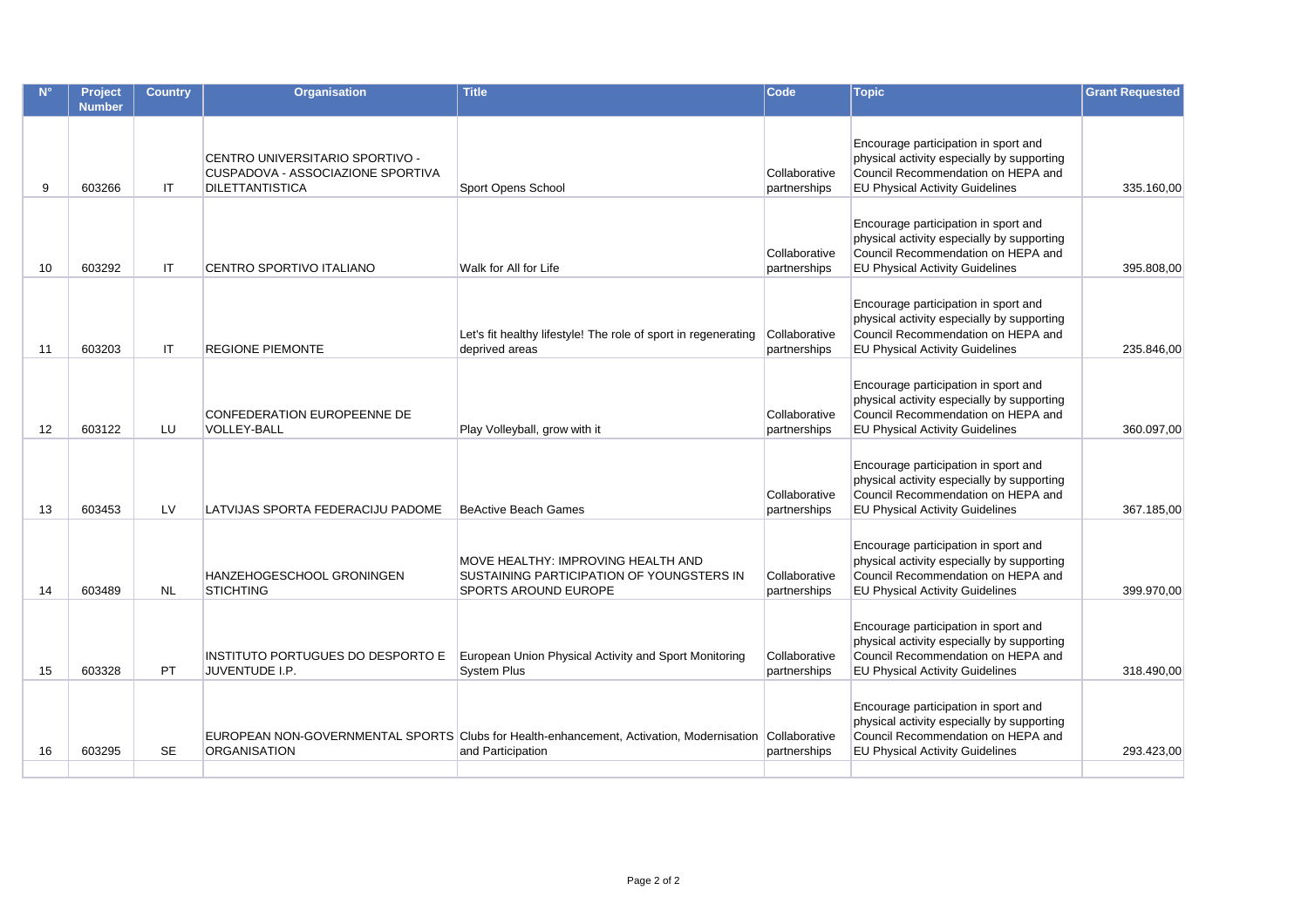## **E+ Sport 2018 - List of successful applicants - Collaborative partnerships, Group of priorities 2**

|                | Project<br><b>Number</b> | <b>Country</b> | <b>Organisation</b>                                               | <b>Title</b>                                                                                                      | Code                          | <b>Topic</b>                                                                                                                                                                  | <b>Grant Requested</b> |
|----------------|--------------------------|----------------|-------------------------------------------------------------------|-------------------------------------------------------------------------------------------------------------------|-------------------------------|-------------------------------------------------------------------------------------------------------------------------------------------------------------------------------|------------------------|
| 1              | 603283                   | <b>BE</b>      | <b>VRIJE UNIVERSITEIT BRUSSEL</b>                                 | Monitoring and Evaluation Manual for Sport-for-Employability<br>Programmes                                        | Collaborative<br>partnerships | Promote education in and through sport with<br>special focus on skills development, as well<br>support the implementation of the EU<br>Guidelines on Dual Careers of Athletes | 390.456,00             |
| 2              | 603311                   | <b>BG</b>      | SPORTEN KLUB CHEMPIANS FAKTORI                                    | Life After Sports                                                                                                 | Collaborative<br>partnerships | Promote education in and through sport with<br>special focus on skills development, as well<br>support the implementation of the EU<br>Guidelines on Dual Careers of Athletes | 284.090,00             |
| 3              | 603159                   | EL             | INTERNATIONAL OLYMPIC TRUCE CENTRE                                | Empowering Youth Volunteers through Sport in the<br>Mediterranean Region                                          | Collaborative<br>partnerships | Promote voluntary activity in Sport                                                                                                                                           | 369.976,00             |
| 4              | 603072                   | EL.            | KINONIKES SINETERISTIKES DRASTIRIOTITES<br><b>EFPATHON OMADON</b> | Advanced Skills for Active Living                                                                                 | Collaborative<br>partnerships | Promote education in and through sport with<br>special focus on skills development, as well<br>support the implementation of the EU<br>Guidelines on Dual Careers of Athletes | 395.609,00             |
| 5              | 603198                   | <b>ES</b>      | AE CARLES VALLBONA                                                | Dual Career for wOmeN Athletes                                                                                    | Collaborative<br>partnerships | Promote education in and through sport with<br>special focus on skills development, as well<br>support the implementation of the EU<br>Guidelines on Dual Careers of Athletes | 372.806,00             |
| 6              | 603487                   | ES             | <b>CLUB NATACIO BANYOLES</b>                                      | Developing SKILLS & COMPETENCES Resulting in<br>Employability through Sport                                       | Collaborative<br>partnerships | Promote education in and through sport with<br>special focus on skills development, as well<br>support the implementation of the EU<br>Guidelines on Dual Careers of Athletes | 399.990.00             |
| $\overline{7}$ | 603188                   | ES             | <b>ASOCIACION ECOSERVEIS</b>                                      | PLAYING GREEN: volunteering for greener sports events<br>(PLAYGREEN)                                              | Collaborative<br>partnerships | Promote voluntary activity in Sport                                                                                                                                           | 265.137,00             |
| 8              | 603402                   | <b>FR</b>      | EUROPEAN OBSERVATOIRE OF SPORT AND<br><b>EMPLOYMENT</b>           | Defining skills and competences for sport to act as a tool for<br>the development of people and society in Europe | Collaborative<br>partnerships | Promote education in and through sport with<br>special focus on skills development, as well<br>support the implementation of the EU<br>Guidelines on Dual Careers of Athletes | 383.779,00             |
| 9              | 603150                   | HU             | <b>FERENCVAROSI TORNA CLUB</b>                                    | The European Day of Care                                                                                          | Collaborative<br>partnerships | Promote education in and through sport with<br>special focus on skills development, as well<br>support the implementation of the EU<br>Guidelines on Dual Careers of Athletes | 139.700.00             |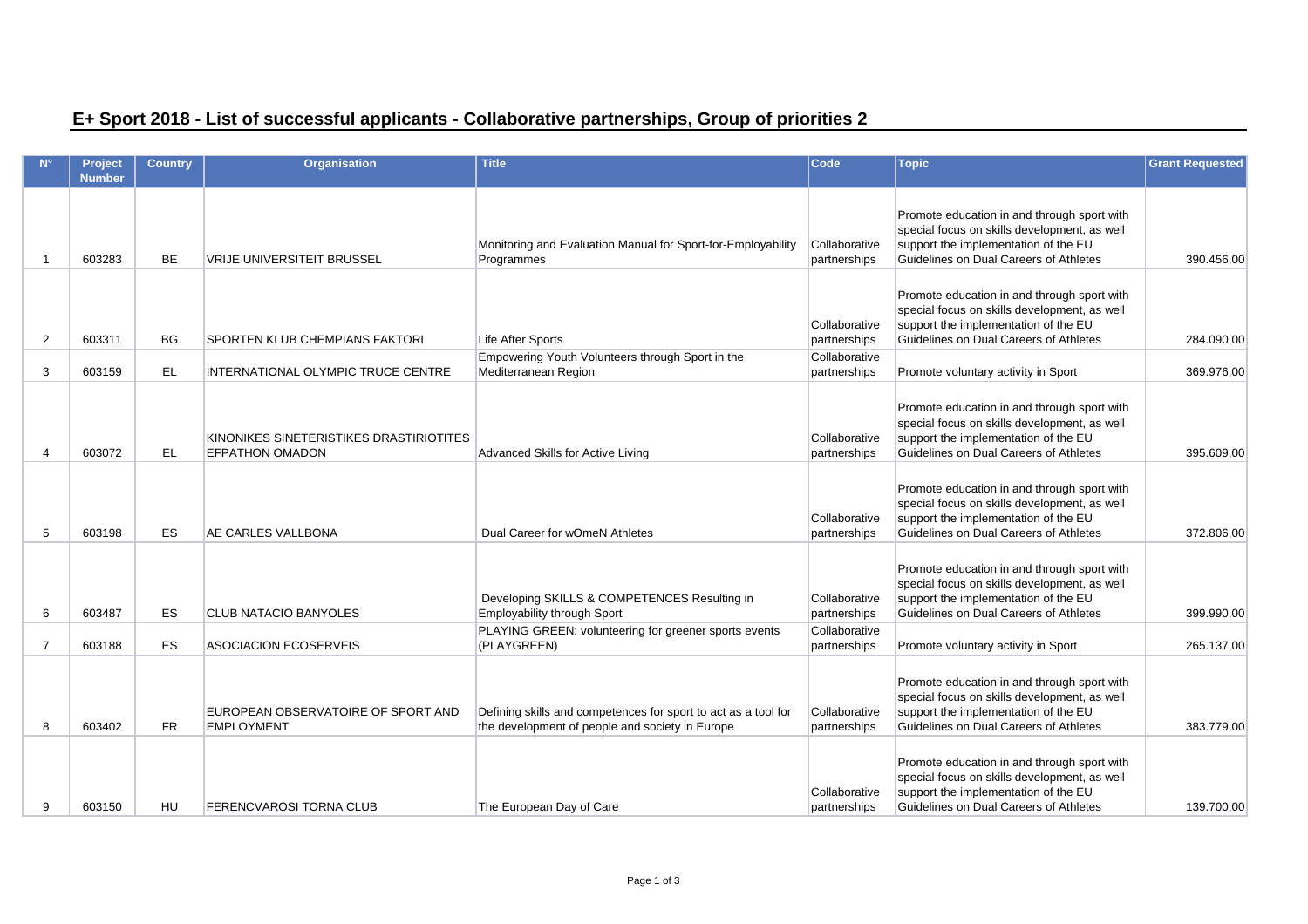|    | <b>Project</b><br><b>Number</b> | <b>Country</b> | <b>Organisation</b>                                                 | <b>Title</b>                                                                                                                        | Code                          | <b>Topic</b>                                                                                                                                                                  | <b>Grant Requested</b> |
|----|---------------------------------|----------------|---------------------------------------------------------------------|-------------------------------------------------------------------------------------------------------------------------------------|-------------------------------|-------------------------------------------------------------------------------------------------------------------------------------------------------------------------------|------------------------|
| 10 | 603056                          | IT             | OLIMPIA MATERA S.R.L. - SOCIETA' SPORTIVA<br><b>DILETTANTISTICA</b> | EASYBASKET IN EUROPE                                                                                                                | Collaborative<br>partnerships | Promote education in and through sport with<br>special focus on skills development, as well<br>support the implementation of the EU<br>Guidelines on Dual Careers of Athletes | 399.964,00             |
| 11 | 603092                          | IT             | ASSOCIAZIONE SPORTIVA DILETTANTISTICA<br>MARGHERITA SPORT E VITA    | Young Ordinary and Disable sports Athletes Mentors                                                                                  | Collaborative<br>partnerships | Promote education in and through sport with<br>special focus on skills development, as well<br>support the implementation of the EU<br>Guidelines on Dual Careers of Athletes | 315.030,00             |
| 12 | 603456                          | LT.            | LIETUVOS SPORTO UNIVERSITETAS                                       | Media as a channel of Athletes' Dual Careers promotion and<br>education                                                             | Collaborative<br>partnerships | Promote education in and through sport with<br>special focus on skills development, as well<br>support the implementation of the EU<br>Guidelines on Dual Careers of Athletes | 359.470,00             |
| 13 | 603346                          | LV             | LATVIJAS UNIVERSITATE                                               | More than gold                                                                                                                      | Collaborative<br>partnerships | Promote education in and through sport with<br>special focus on skills development, as well<br>support the implementation of the EU<br>Guidelines on Dual Careers of Athletes | 250.070,00             |
| 14 | 603137                          | <b>NL</b>      | STICHTING HOGESCHOOL VAN AMSTERDAM                                  | STARTING 11 "The European Dual Career Toolkit"                                                                                      | Collaborative<br>partnerships | Promote education in and through sport with<br>special focus on skills development, as well<br>support the implementation of the EU<br>Guidelines on Dual Careers of Athletes | 399.113,00             |
| 15 | 603312                          | NO.            | <b>HELSE- OG IDRETTSFORENINGEN</b>                                  | Athletes Becoming Social Entrepreneurs! Developing a<br>Gamification Based Social Entrepreneurship Training Program<br>for Athletes | Collaborative<br>partnerships | Promote education in and through sport with<br>special focus on skills development, as well<br>support the implementation of the EU<br>Guidelines on Dual Careers of Athletes | 343.875,00             |
| 16 | 603387                          | <b>PL</b>      | CITY HALL OF KIELCE                                                 | Sport Volunteering in Your city, in Your region                                                                                     | Collaborative<br>partnerships | Promote voluntary activity in Sport                                                                                                                                           | 197.740,00             |
| 17 | 603135                          | <b>PL</b>      | TOWARZYSTWO SPORTOWE IRON MAN                                       | Trainer 1.0 BETA                                                                                                                    | Collaborative<br>partnerships | Promote education in and through sport with<br>special focus on skills development, as well<br>support the implementation of the EU<br>Guidelines on Dual Careers of Athletes | 290.470,00             |
| 18 | 603523                          | SI             | OLIMPIJSKI KOMITE SLOVENIJE ZDRUZENJE<br><b>SPORTNIH ZVEZ</b>       | ATHLETES FRIENDLY EDUCATION                                                                                                         | Collaborative<br>partnerships | Promote education in and through sport with<br>special focus on skills development, as well<br>support the implementation of the EU<br>Guidelines on Dual Careers of Athletes | 189.793,00             |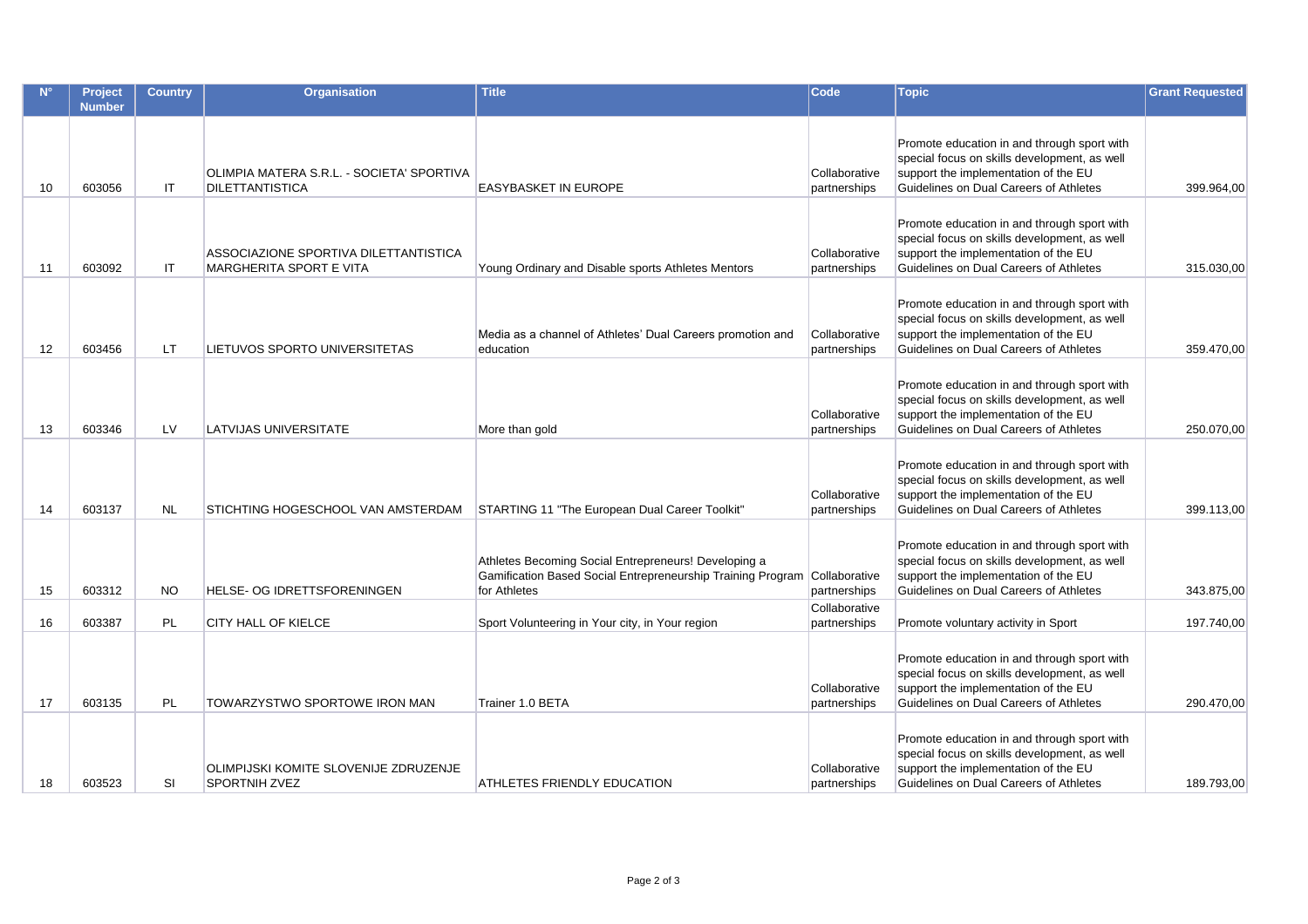| <b>Project</b><br>Number | <b>Country</b> | <b>Organisation</b>              | <b>Title</b>                                                                                                   | <b>Code</b>                   | <b>Topic</b>                        | <b>Grant Requested</b> |
|--------------------------|----------------|----------------------------------|----------------------------------------------------------------------------------------------------------------|-------------------------------|-------------------------------------|------------------------|
| 603555                   | ТR             | <b>ISPOR GONULLULERI DERNEGI</b> | Sport has the Power to Change the Europe! European Sport<br>Volunteers as a Social Leader and Social Innovator | Collaborative<br>partnerships | Promote voluntary activity in Sport | 266.260,00             |
|                          |                |                                  |                                                                                                                |                               |                                     |                        |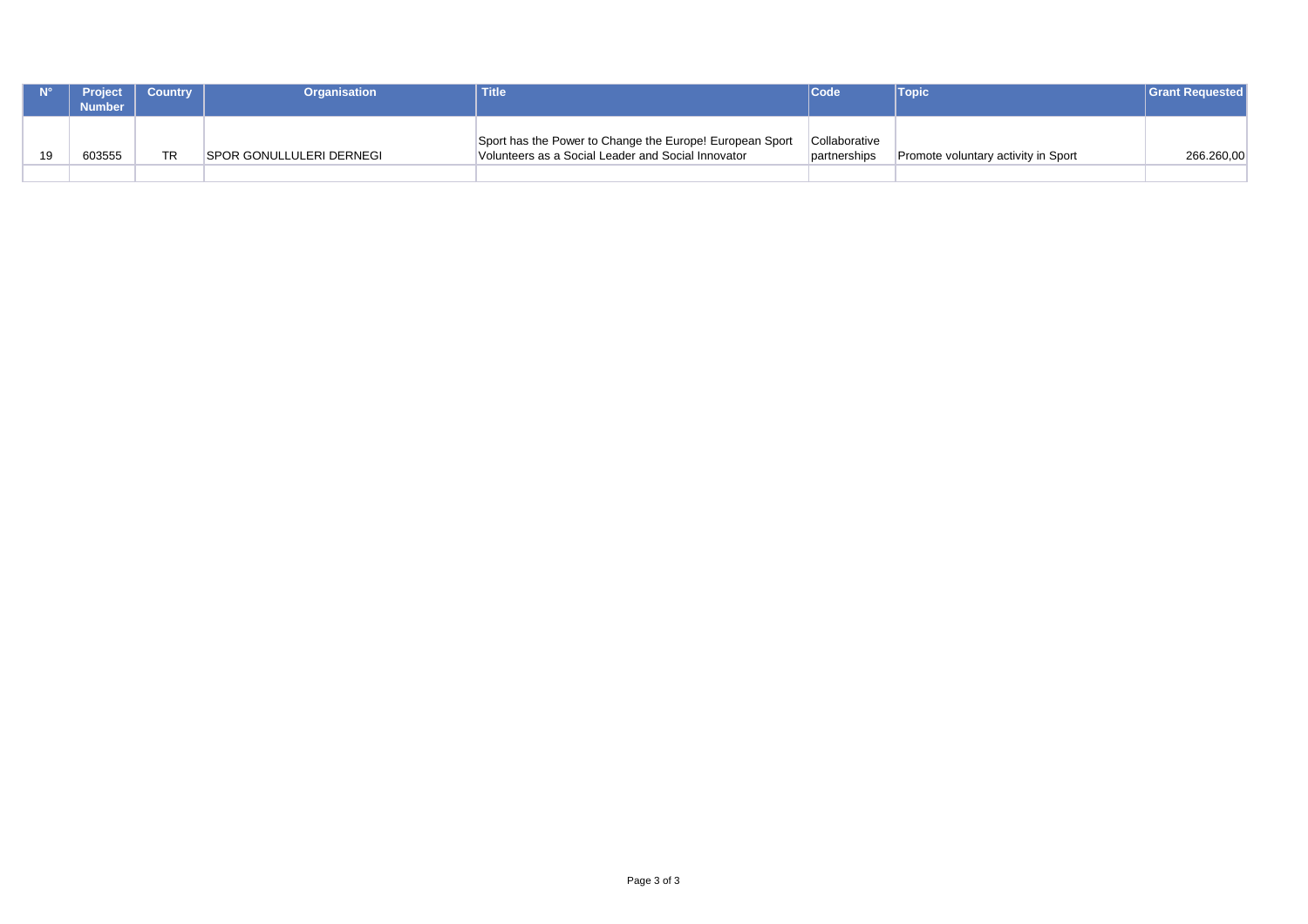## **E+ Sport 2018 - List of successful applicants - Collaborative partnerships, Group of priorities 3**

|                | <b>Project</b><br><b>Number</b> | <b>Country</b> | <b>Organisation</b>                                       | <b>Title</b>                                                                                                  | Code                          | <b>Topic</b>                                           | <b>Grant Requested</b> |
|----------------|---------------------------------|----------------|-----------------------------------------------------------|---------------------------------------------------------------------------------------------------------------|-------------------------------|--------------------------------------------------------|------------------------|
|                |                                 |                | EUROPEAN PLATFORM FOR SPORTS AND                          |                                                                                                               | Collaborative                 |                                                        |                        |
|                | 603185                          | <b>BE</b>      | <b>INNOVATION</b>                                         | Building Innovative Governance for Sport                                                                      | partnerships                  | Improve good governance in sport                       | 355.750,00             |
| 2              | 602998                          | BG.            | <b>BULGARIAN TENNIS FEDERATION</b>                        | <b>MATCH POINT</b>                                                                                            | Collaborative<br>partnerships | Combat doping, notably in recreational<br>environments | 357.482,00             |
|                |                                 |                | INTERNATIONAL COUNCIL OF SPORT                            |                                                                                                               | Collaborative                 |                                                        |                        |
| 3              | 603023                          | DE             | SCIENCE AND PHYSICAL EDUCATION EV                         | Policy, Evidence and Knowledge in Coaching                                                                    | partnerships                  | Improve good governance in sport                       | 378.209.00             |
| $\overline{4}$ | 603273                          | <b>DK</b>      | <b>IDRAETTENS ANALYSEINSTITUT</b>                         | National Anti-Doping Governance Observer                                                                      | Collaborative<br>partnerships | Combat doping, notably in recreational<br>environments | 224.564,00             |
|                |                                 |                | INSTITUT NACIONAL D'EDUCACIO FISICADE                     |                                                                                                               | Collaborative                 |                                                        |                        |
| 5              | 603204                          | <b>ES</b>      | <b>CATALUNYA</b>                                          | Open Data for Sport Governance                                                                                | partnerships                  | Improve good governance in sport                       | 395.195,00             |
| 6              | 603110                          | <b>FR</b>      | <b>FEDERATION FRANCAISE DU SPORT</b><br><b>ENTREPRISE</b> | Support Women in achieving their Goal                                                                         | Collaborative<br>partnerships | Improve good governance in sport                       | 397.416,00             |
| $\overline{7}$ | 603445                          | <b>HR</b>      | <b>CROATIAN VOLLEYBALL FEDERATION</b>                     | Better incorporation of good governance principles for better<br>volleyball success                           | Collaborative<br>partnerships | Improve good governance in sport                       | 353.117,00             |
|                |                                 |                |                                                           |                                                                                                               | Collaborative                 |                                                        |                        |
| 8              | 603169                          | IE.            | <b>WORLD RUGBY LIMITED</b>                                | <b>Rugby Good Governance Integrity Education Project</b>                                                      | partnerships                  | Improve good governance in sport                       | 92.220,00              |
|                |                                 |                | STICHTING CSCF - FOUNDATION FOR SPORT                     |                                                                                                               | Collaborative                 |                                                        |                        |
| 9              | 603355                          | <b>NL</b>      | <b>INTEGRITY</b>                                          | Integrisport Erasmus+                                                                                         | partnerships                  | Combat match-fixing                                    | 400.000,00             |
| 10             | 603230                          | <b>NO</b>      | <b>NORGES FOTBALLFORBUND</b>                              | <b>ANTI-DOPING IN FOOTBALL</b>                                                                                | Collaborative<br>partnerships | Combat doping, notably in recreational<br>environments | 281.738,00             |
| 11             | 603422                          | <b>SI</b>      | HOKEJSKA ZVEZA SLOVENIJE                                  | HOCKEY PARTNERSHIP FOR PROGRESS-Building<br>capacities to reach equal minimal standards                       | Collaborative<br>partnerships | Improve good governance in sport                       | 397.730,00             |
| 12             | 603162                          | UK.            | <b>LEEDS BECKETT UNIVERSITY</b>                           | CoachForce21: Enhancing the role, responsibility and status of<br>sport coaches in 21st century Europe        | Collaborative<br>partnerships | Improve good governance in sport                       | 399.920,00             |
| 13             | 603388                          | UK.            | SHEFFIELD HALLAM UNIVERSITY                               | Developing Communities of Practice to Maximize the Usability<br>and Impact of Clean Sport Education in Europe | Collaborative<br>partnerships | Combat doping, notably in recreational<br>environments | 379.015,00             |
|                |                                 |                |                                                           |                                                                                                               |                               |                                                        |                        |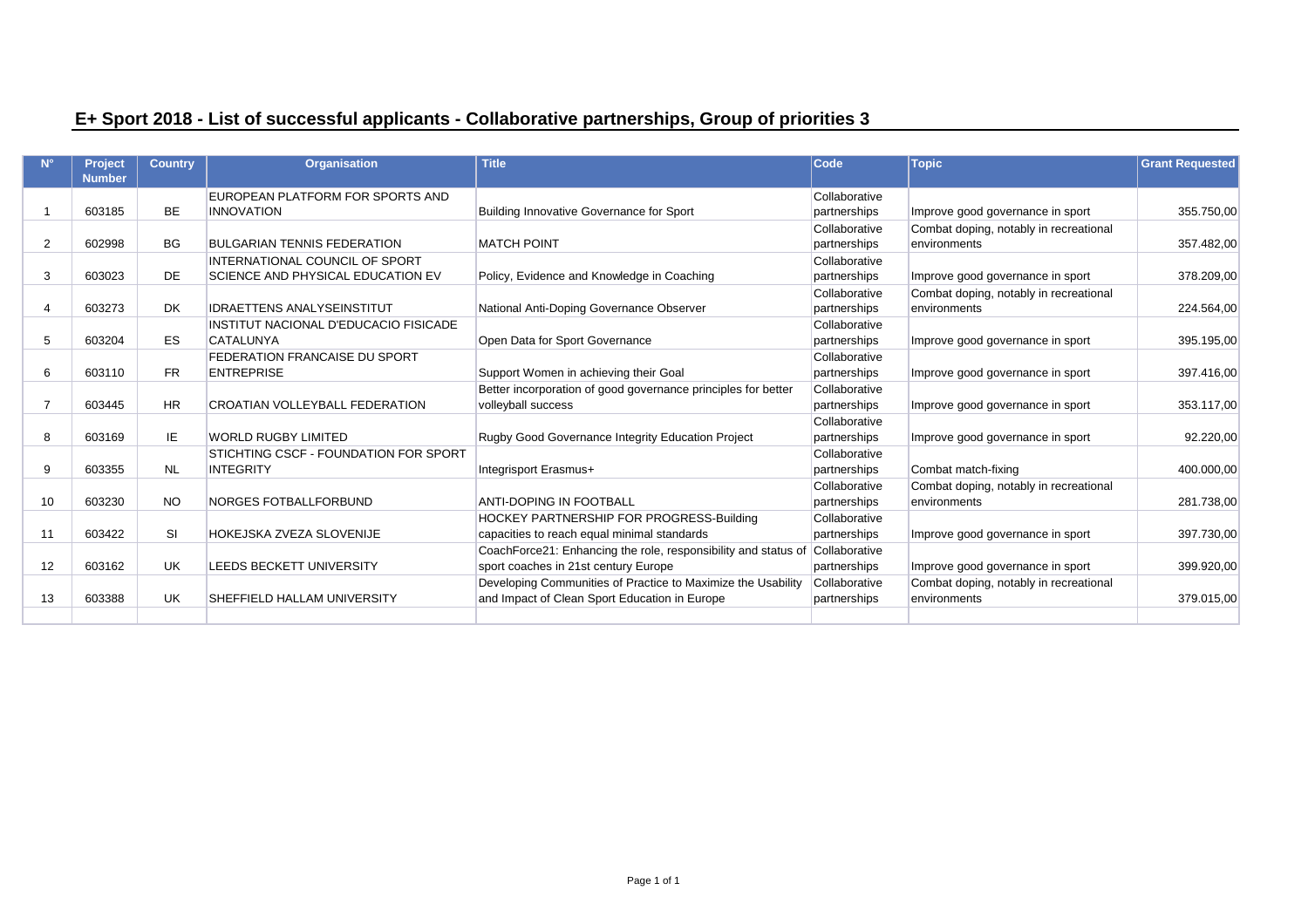# **E+ Sport 2018 - List of successful applicants - Collaborative partnerships, Group of priorities 4**

|                | <b>Project</b> | <b>Country</b> | <b>Organisation</b>                           | <b>Title</b>                                                            | <b>Code</b>                   | <b>Topic</b>                                                                  | <b>Grant</b>     |
|----------------|----------------|----------------|-----------------------------------------------|-------------------------------------------------------------------------|-------------------------------|-------------------------------------------------------------------------------|------------------|
|                | <b>Number</b>  |                |                                               |                                                                         |                               |                                                                               | <b>Requested</b> |
|                |                |                | FONDS WIENER INSTITUT FUR INTERNATIONALEN     | Sport Inclusion of Migrant and Minority Women: Promoting sports         | Collaborative                 | Encourage social inclusion and equal                                          |                  |
|                | 603542         | AT             | <b>DIALOG UND ZUSAMMENARBEIT</b>              | participation and leadership capacities                                 | partnerships                  | opportunities in sport                                                        | 334.781,00       |
|                |                |                | EUROPEAN ASSOCIATION OF SERVICE PROVIDERS     | Improving Access to Mainstream Sports for Persons with Intellectual     | Collaborative                 | Encourage social inclusion and equal                                          |                  |
|                | 603103         | <b>BE</b>      | FOR PERSONS WITH DISABILITIES                 | <b>Disabilities</b>                                                     | partnerships                  | opportunities in sport                                                        | 198.041,00       |
|                |                |                |                                               |                                                                         | Collaborative                 | Encourage social inclusion and equal                                          |                  |
| -1             | 603229         | DK             | INTERNATIONAL SPORT AND CULTURE ASSOCIATION   | MOVE Beyond - involving key social partners in sport for refugees       | partnerships                  | opportunities in sport                                                        | 400.000,00       |
|                |                |                |                                               |                                                                         |                               |                                                                               |                  |
|                |                |                |                                               | Halting Harassment and Abuse in Sports using Learning                   | Collaborative                 | Combat violence and tackle racism,                                            |                  |
| 2              | 603479         | <b>EL</b>      | ARISTOTELIO PANEPISTIMIO THESSALONIKIS        | <b>Technologies</b>                                                     | partnerships                  | discrimination and intolerance in sport                                       | 399.983,00       |
|                |                |                |                                               |                                                                         | Collaborative                 | Encourage social inclusion and equal                                          |                  |
| 3              | 603399         | <b>EL</b>      | HELLENIC PARALYMPIC COMMITTEE                 | Sports as a Tool for Empowerment of (Dis)Abled & Displaced Youth        | partnerships                  | opportunities in sport                                                        | 393.596,00       |
|                |                |                |                                               |                                                                         | Collaborative                 | Encourage social inclusion and equal                                          |                  |
| $\overline{4}$ | 603522         | F1             | VANTAA CITY / SPORTS SERVICES                 | Youth with immigrant background in Sport                                | partnerships                  | opportunities in sport                                                        | 400.000,00       |
|                |                |                |                                               |                                                                         | Collaborative                 | Encourage social inclusion and equal                                          |                  |
| 5              | 603164         | <b>FR</b>      | <b>SPORT ET CITOYENNETE 3S</b>                | <b>Football Including REfugees</b>                                      | partnerships                  | opportunities in sport                                                        | 298.315,00       |
|                |                |                |                                               |                                                                         | Collaborative                 | Encourage social inclusion and equal                                          |                  |
| 6              | 603257         | <b>FR</b>      | PLAY INTERNATIONAL                            | PLAY'IN TOGETHER                                                        | partnerships                  | opportunities in sport                                                        | 400.000,00       |
|                |                |                |                                               |                                                                         |                               |                                                                               |                  |
|                |                |                |                                               |                                                                         | Collaborative                 | Combat violence and tackle racism,                                            |                  |
| $\overline{7}$ | 603490         | <b>FR</b>      | FORUM EUROPEEN POUR LA SECURITE URBAINE       | Make Amateur Sport Tolerant Eliminating Discrimination                  | partnerships                  | discrimination and intolerance in sport                                       | 399.144,00       |
|                |                |                |                                               |                                                                         |                               |                                                                               |                  |
|                |                |                | UDRUGA ZA SPORT, REKREACIJU I EDUKACIJU- IGRE |                                                                         | Collaborative                 | Combat violence and tackle racism,                                            |                  |
| 8              | 603305         | <b>HR</b>      | <b>MLADIH</b>                                 | Youth Sports Fair Chance                                                | partnerships                  | discrimination and intolerance in sport                                       | 388.725,00       |
|                |                |                |                                               | Inclusive Karate: a new perspective to decrease sedentary lifestyle     | Collaborative                 | Encourage social inclusion and equal                                          |                  |
| 9              | 602929         | IT             | UNIVERSITA DEGLI STUDI DI ROMA FORO ITALICO   | and increase self-confidence in Down Syndrome                           | partnerships                  | opportunities in sport                                                        | 400.000,00       |
|                |                |                |                                               | SIT2PLAY - Inclusive Sitting volley: a tool for changing the perception | Collaborative                 | Encourage social inclusion and equal                                          |                  |
| 10             | 603161         | IT             | FIPAV - FEDERAZIONE ITALIANA PALLAVOLO        | of disability                                                           | partnerships                  | opportunities in sport                                                        | 278.290,00       |
| 11             | 602975         | IT             | MINE VAGANTI NGO                              | Curricular Pathways for Migrants' Empowerment through Sport             | Collaborative<br>partnerships | Encourage social inclusion and equal<br>opportunities in sport                | 389.980,00       |
|                |                |                |                                               |                                                                         |                               |                                                                               |                  |
|                |                |                |                                               |                                                                         |                               |                                                                               |                  |
| 12             | 603116         | IT             | UNIONE ITALIANA SPORT PER TUTTI               | European Youth Engaging in Solidarity and Sport                         | Collaborative<br>partnerships | Combat violence and tackle racism,<br>discrimination and intolerance in sport | 379.497,00       |
|                |                |                | EUROPEAN CULTURE AND SPORT ORGANIZATION -     |                                                                         | Collaborative                 | Encourage social inclusion and equal                                          |                  |
| 13             | 603428         | IT             | ECOS-                                         | Sport Healing Rehabilitation                                            | partnerships                  | opportunities in sport                                                        | 383.000,00       |
|                |                |                |                                               |                                                                         | Collaborative                 | Encourage social inclusion and equal                                          |                  |
| 14             | 603485         | LT.            | ASOCIACIJA AKTYVUS JAUNIMAS                   | <b>Empowerment Through Sports</b>                                       | partnerships                  | opportunities in sport                                                        | 163.555,00       |
|                |                |                |                                               |                                                                         |                               |                                                                               |                  |
|                |                |                | STICHTING EUROPEAN FOOTBALL FOR DEVELOPMENT   |                                                                         | Collaborative                 | Combat violence and tackle racism,                                            |                  |
| 15             | 603510         | <b>NL</b>      | <b>NETWORK</b>                                | <b>Community Champions</b>                                              | partnerships                  | discrimination and intolerance in sport                                       | 400.000,00       |
|                |                |                |                                               |                                                                         |                               |                                                                               |                  |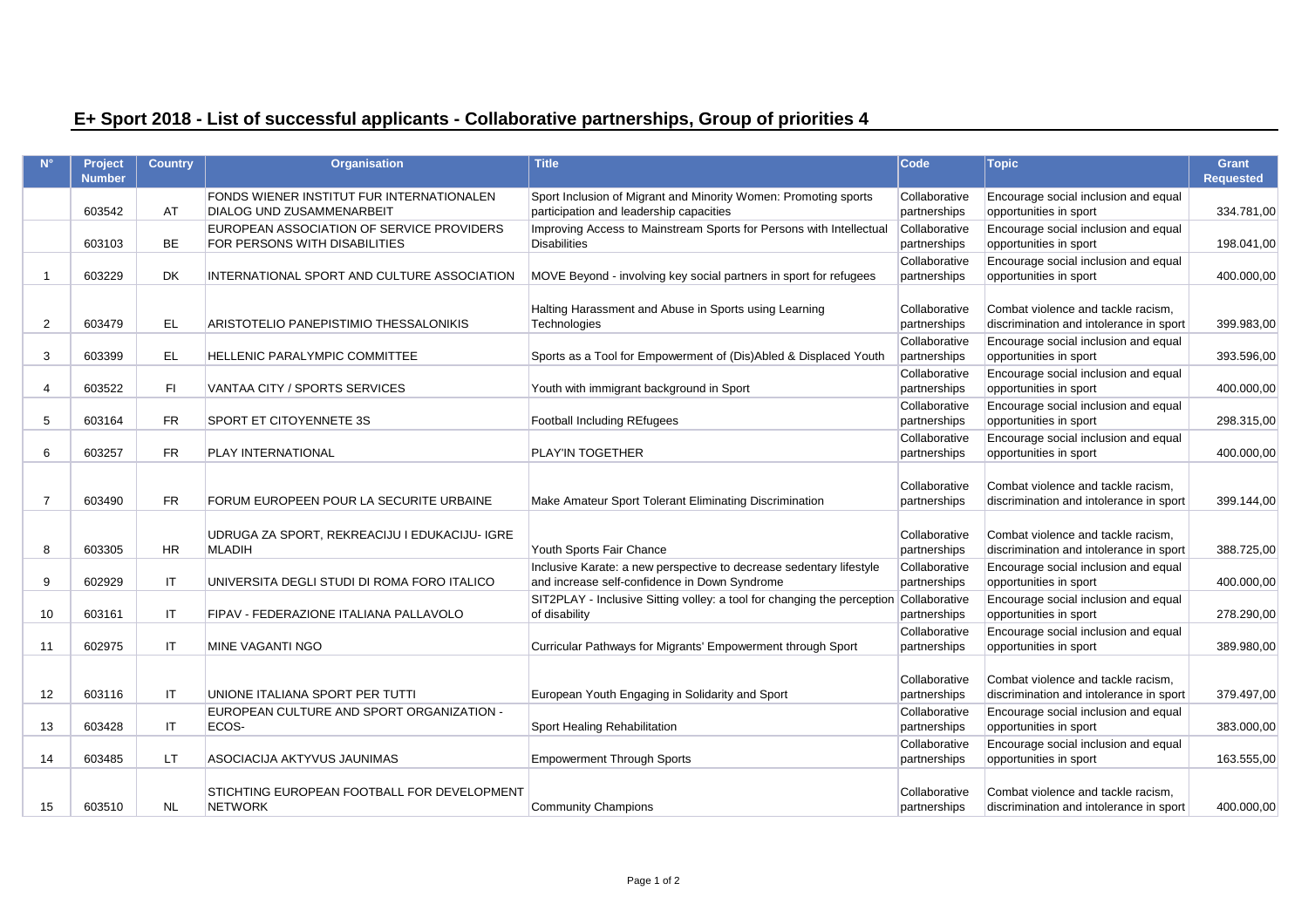|    | <b>Project</b> | <b>Country</b> | <b>Organisation</b>                           | <b>Title</b>                                                                                                                                                          | <b>Code</b>                   | <b>Topic</b>                                                                  | <b>Grant</b> |
|----|----------------|----------------|-----------------------------------------------|-----------------------------------------------------------------------------------------------------------------------------------------------------------------------|-------------------------------|-------------------------------------------------------------------------------|--------------|
|    | <b>Number</b>  |                |                                               |                                                                                                                                                                       |                               |                                                                               | Requested    |
| 16 | 603022         | <b>PL</b>      | <b>SPORT REHABILITATION ASSOCIATION START</b> | "OSMOSIS- Harnessing the Power of Sports Marketing as an<br>Innovative Approach to Increase Social Inclusion and Equal<br>Opportunities for People with Disabilities" | Collaborative<br>partnerships | Encourage social inclusion and equal<br>opportunities in sport                | 318.298,00   |
| 17 | 603190         | <b>SE</b>      | INSAMLINGSSTIFTELSEN GIRLS IN SPORT           | Step Up Equality                                                                                                                                                      | Collaborative<br>partnerships | Encourage social inclusion and equal<br>opportunities in sport                | 400.000,00   |
| 18 | 603014         | <b>UK</b>      | <b>EDGE HILL UNIVERSITY</b>                   | Child Abuse in Sport: European Statistics                                                                                                                             | Collaborative<br>partnerships | Combat violence and tackle racism.<br>discrimination and intolerance in sport | 398.083,00   |
|    | 603168         | <b>UK</b>      | <b>EDGE HILL UNIVERSITY</b>                   | Promoting a Strategic Approach to EU Sport Diplomacy                                                                                                                  | Collaborative<br>partnerships | Encourage social inclusion and equal<br>opportunities in sport                | 212.570,00   |